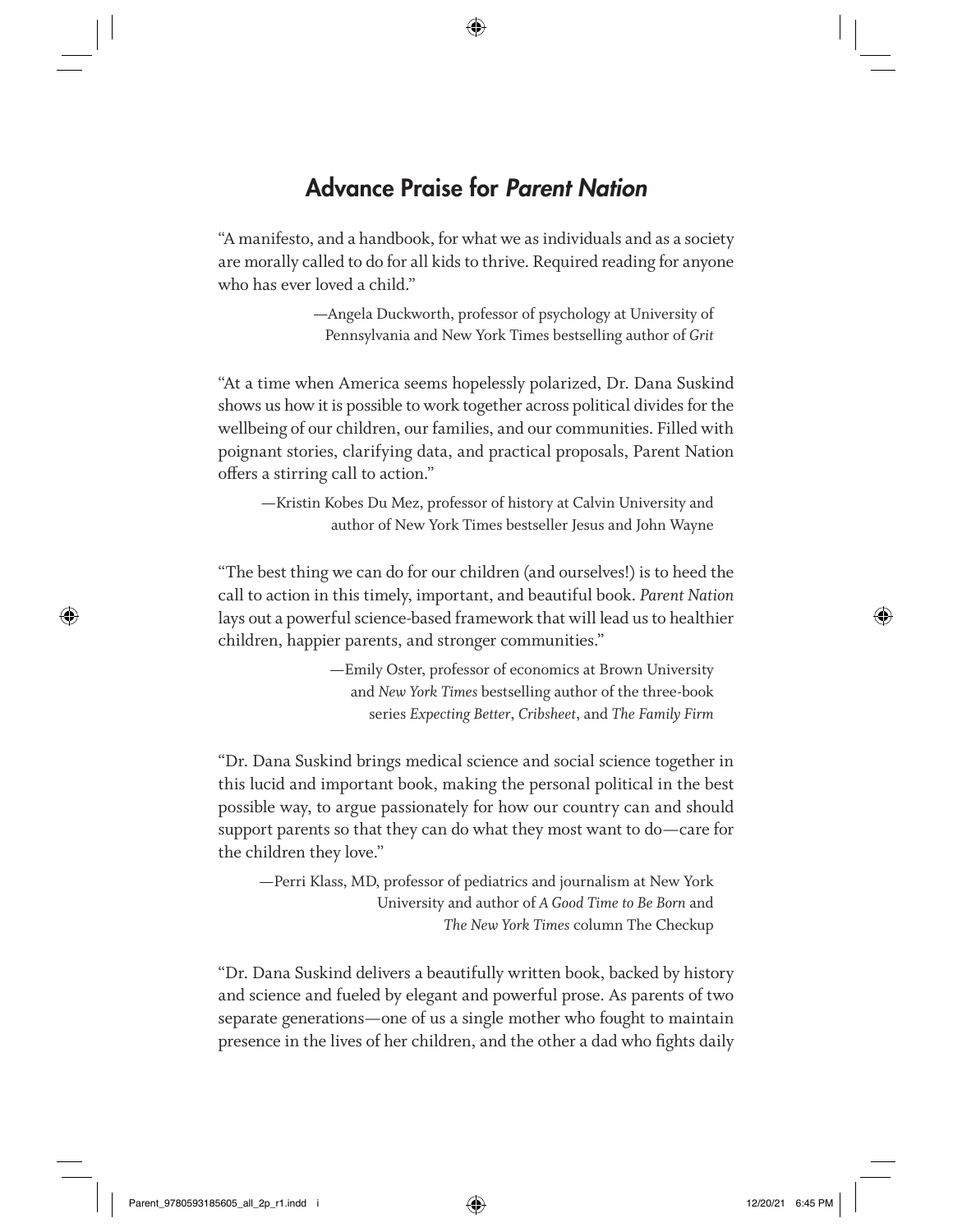to provide better and more equitable futures for his and all kids— this book offers a clarion call for parents to band together and create a society that lifts up and supports all families. As mother and son, we stand united, ready to join the fight that *Parent Nation* so brilliantly lays out."

—Wes Moore, *New York Times* bestselling author of *The Other Wes Moore,* and his mother, Joy Thomas Moore, author of *The Power of Presence*

"A powerful reminder that we know too much about the critical importance of early brain development to continue treating children's first years as anything other than a paramount driver of health in our communities. Supporting children means supporting the adults that care for them; calling for and investing in coordinated, quality early childhood systems, and elevating businesses and governments that provide these vital structures that's the work of all of us."

—Steve Nash, former NBA All-Star and MVP; coach of the Brooklyn Nets; president, the Steve Nash Foundation: Growing Health in Kids

"In *Parent Nation*, Dana Suskind compellingly argues that supporting parents as they raise young children should be a national priority. With empathy and a sense of urgency, Suskind movingly lays out why the neuroscience of early childhood development makes those years so critical. *Parent Nation* is nothing less than a call for action."

—Alex Kotlowitz, bestselling author of *There Are No Children Here*

"*Parent Nation* makes clear that a child's first three years of life are a time of unparalleled brain growth, and our public policies need to reflect that reality. Societal supports for parents that begin on a child's first day of life, when learning begins, are the missing components in our nation's education system. Dr. Suskind's sensible and actionable recommendations illuminate our path to a future where all children are given a sturdy foundation and an opportunity to meet their inherent potential."

> —Arne Duncan, former U.S. Secretary of Education and author of *How Schools Work*

⊕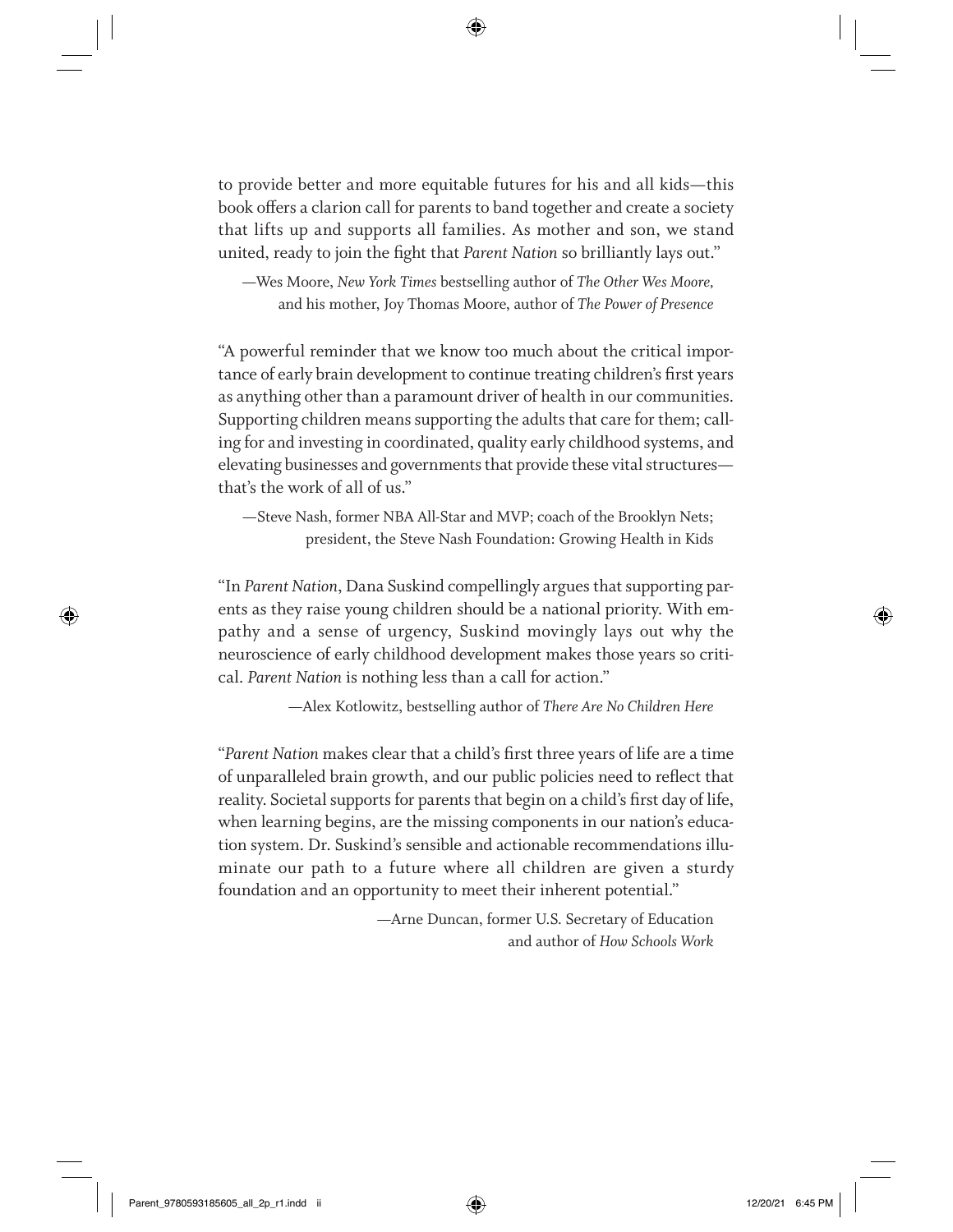# **PARENT NATION**

◈

Unlocking Every Child's Potential, Fulfilling Society's Promise

## **DANA SUSKIND, MD**

WITH LYDIA DENWORTH



Parent\_9780593185605\_all\_2p\_r1.indd iii 12/20/21 6:45 PM

⊕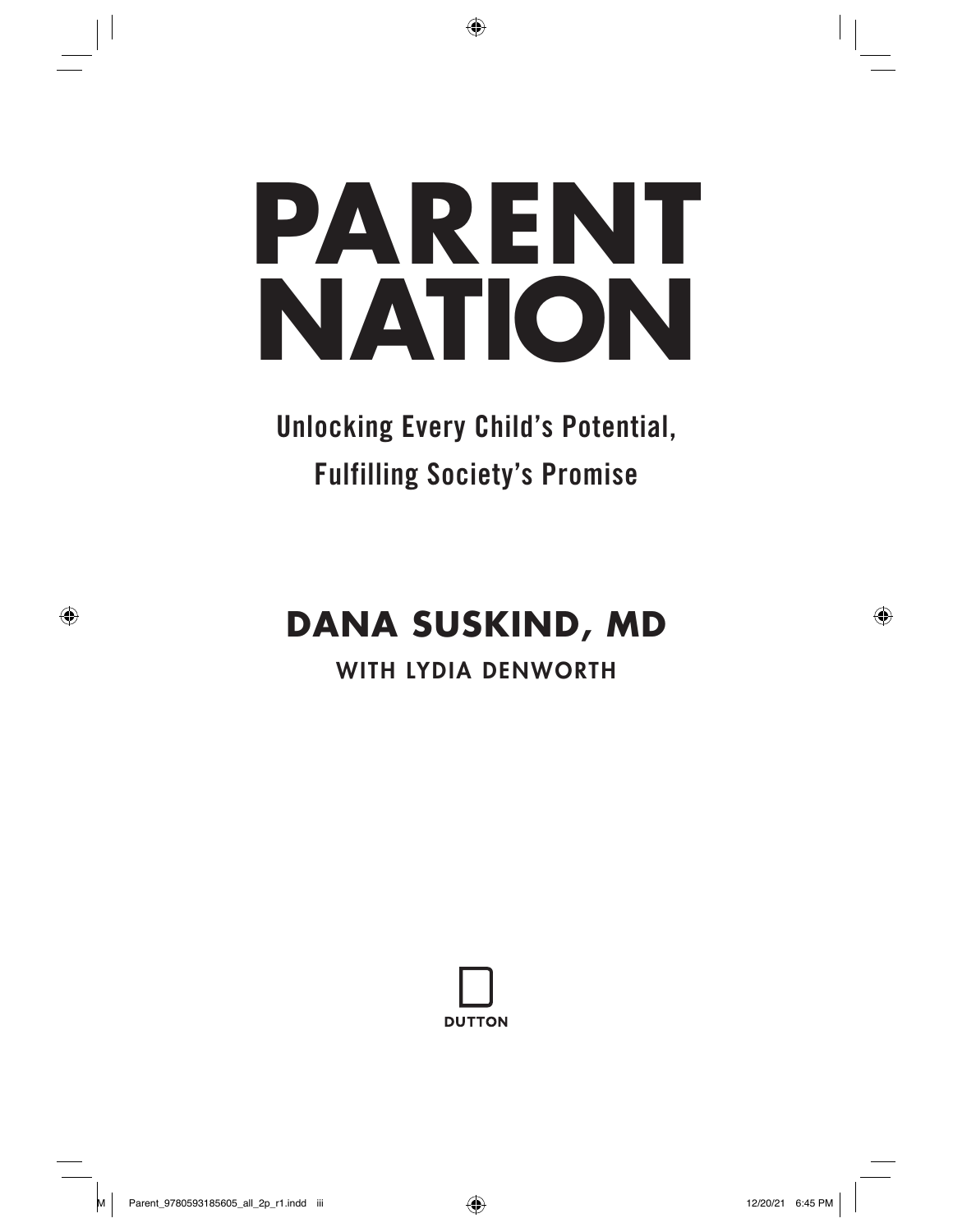#### **DUTTON** An imprint of Penguin Random House LLC penguinrandomhouse.com

Copyright © 2022 by Dana Suskind Penguin supports copyright. Copyright fuels creativity, encourages diverse voices, promotes free speech, and creates a vibrant culture. Thank you for buying an authorized edition of this book and for complying with copyright laws by not reproducing, scanning, or distributing any part of it in any form without permission. You are supporting writers and allowing Penguin to continue to publish books for every reader.

DUTTON and the D colophon are registered trademarks of Penguin Random House LLC.

LIBRARY OF CONGRESS CATALOGING-IN-PUBLICATION DATA Names: Suskind, Dana, author. | Denworth, Lydia, 1966– author. Title: Parent nation: unlocking every child's potential, fulfilling society's promise / Dana Suskind, M.D., with Lydia Denworth. Description: New York: Dutton, [2022] | Includes bibliographical references and index. Identifiers: LCCN 2021050017 (print) | LCCN 2021050018 (ebook) | ISBN 9780593185605 (hardcover) | ISBN 9780593185612 (ebook) Subjects: LCSH: Parenting. | Child development. | Child psychology. Classification: LCC HQ755.8 .S88 2022 (print) | LCC HQ755.8 (ebook) | DDC 649/.1—dc23/eng/20211026 LC record available at https://lccn.loc.gov/2021050017 LC ebook record available at https://lccn.loc.gov/2021050018

> Printed in the United States of America ScoutAutomatedPrintCode

#### BOOK DESIGN BY PAULINE NEUWIRTH

While the author has made every effort to provide accurate telephone numbers, internet addresses, and other contact information at the time of publication, neither the publisher nor the author assumes any responsibility for errors or for changes that occur after publication. Further, the publisher does not have any control over and does not assume any responsibility for author or third-party websites or their content.

> Some names and identifying characteristics have been changed to protect the privacy of the individuals involved.

Parent\_9780593185605\_all\_2p\_r1.indd iv  $\bigoplus$  12/20/21 6:45 PM

⊕

◈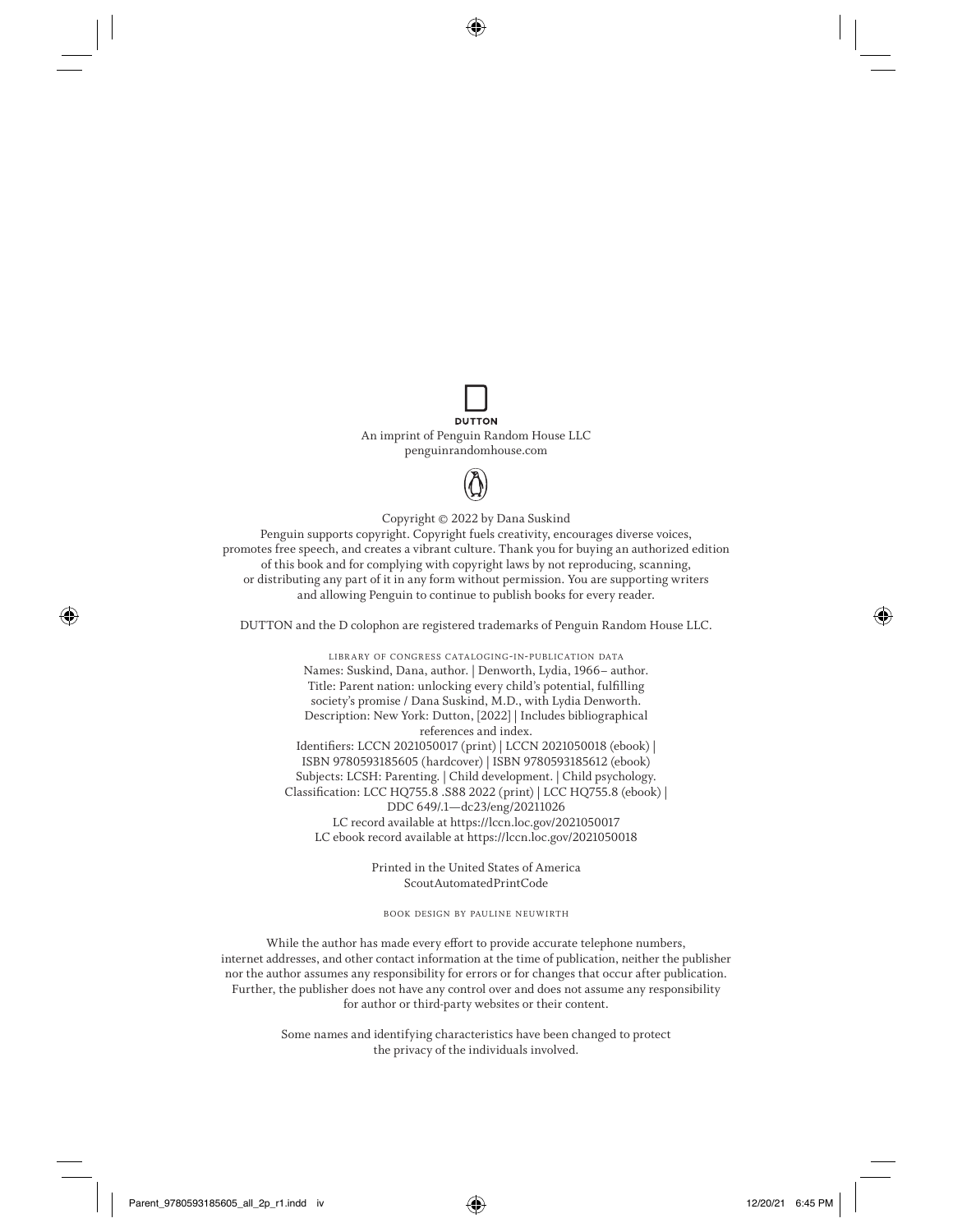$\bigoplus$ 

*For my parents, Leslie Lewinter-Suskind and Robert Suskind*

*Whose love ensured that I would always see the beauty and potential of humanity.*

*D.S.*

*For Jacob, Matthew, and Alex*

*Who made me a parent.*

*L.D.*

 $\bigoplus$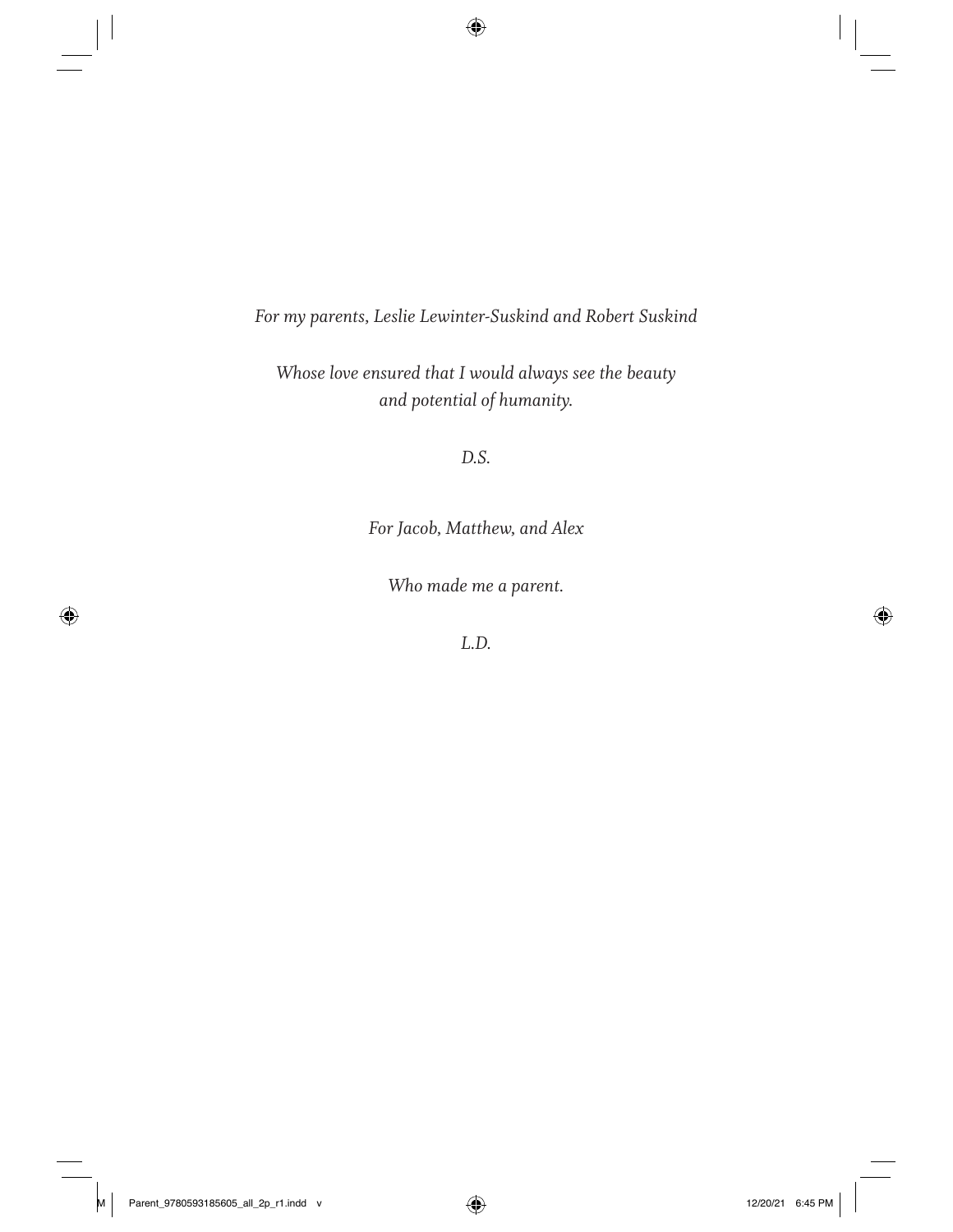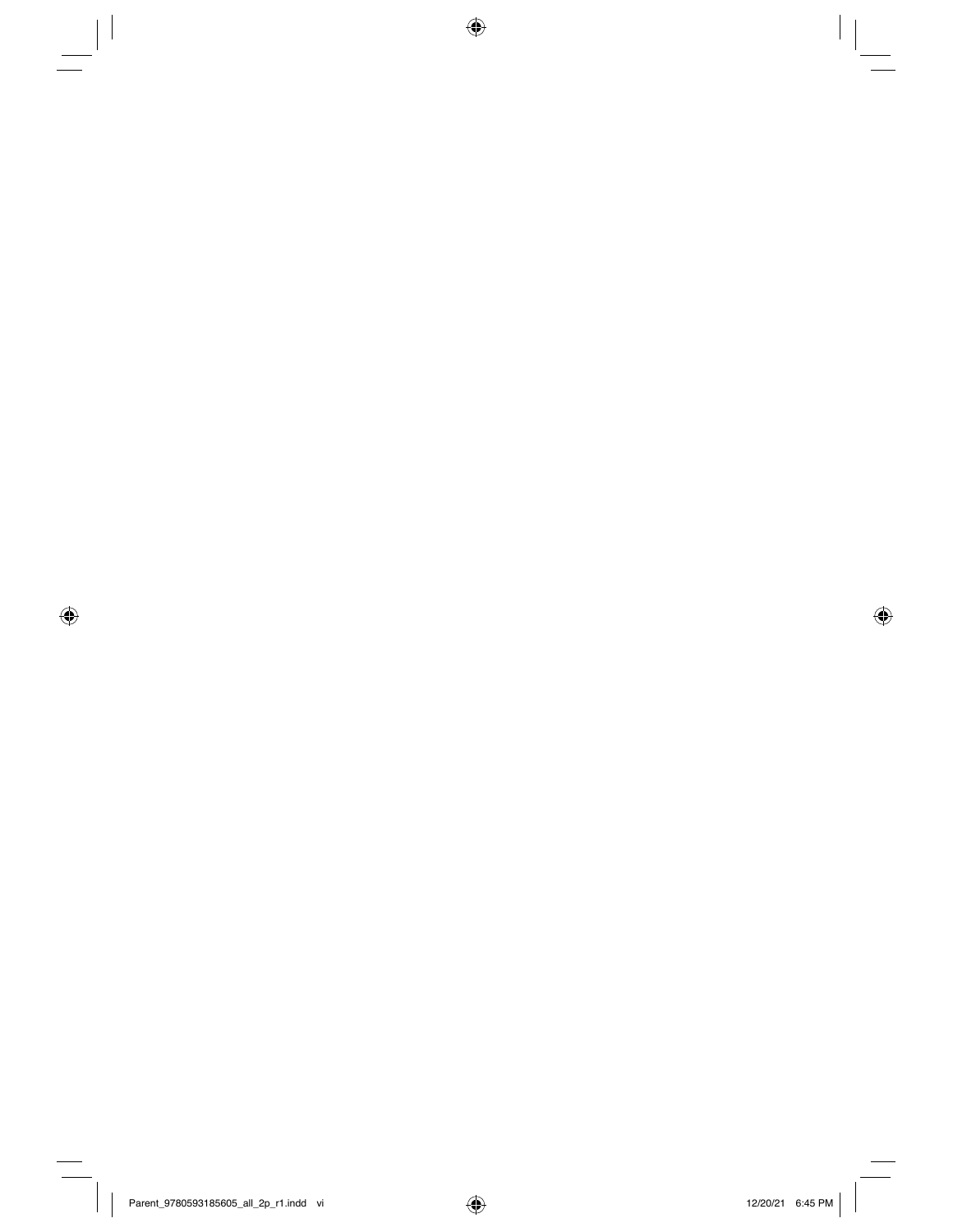$\bigoplus$ 

## • CONTENTS •

| Author's Note                         | X1 |  |  |  |
|---------------------------------------|----|--|--|--|
| <b>PART ONE</b>                       |    |  |  |  |
| <b>FOUNDATIONS</b>                    |    |  |  |  |
| <b>ONE</b> Toward a New North Star    | 3  |  |  |  |
| <b>TWO</b> The Brain's Greatest Trick | 26 |  |  |  |
| <b>THREE</b> The Streetlight Effect   | 51 |  |  |  |
| <b>FOUR</b> The Brain Architects      | 72 |  |  |  |
| <b>PART TWO</b>                       |    |  |  |  |

### **THE DISCONNECT**

| THE WAY FORWARD                                           |     |
|-----------------------------------------------------------|-----|
| <b>PART THREE</b>                                         |     |
| Making Maps and Navigating the Torrent<br><b>SEVEN</b>    | 143 |
| <b>SIX</b> Building Foundations and Building Sturdy Boats | 120 |
| <b>FIVE</b> It All Starts with Beliefs                    | 97  |

|  | <b>EIGHT</b> Lifting Our Voices |  |
|--|---------------------------------|--|
|--|---------------------------------|--|

 $\mathbb{R}^+$ 

 $\bigoplus$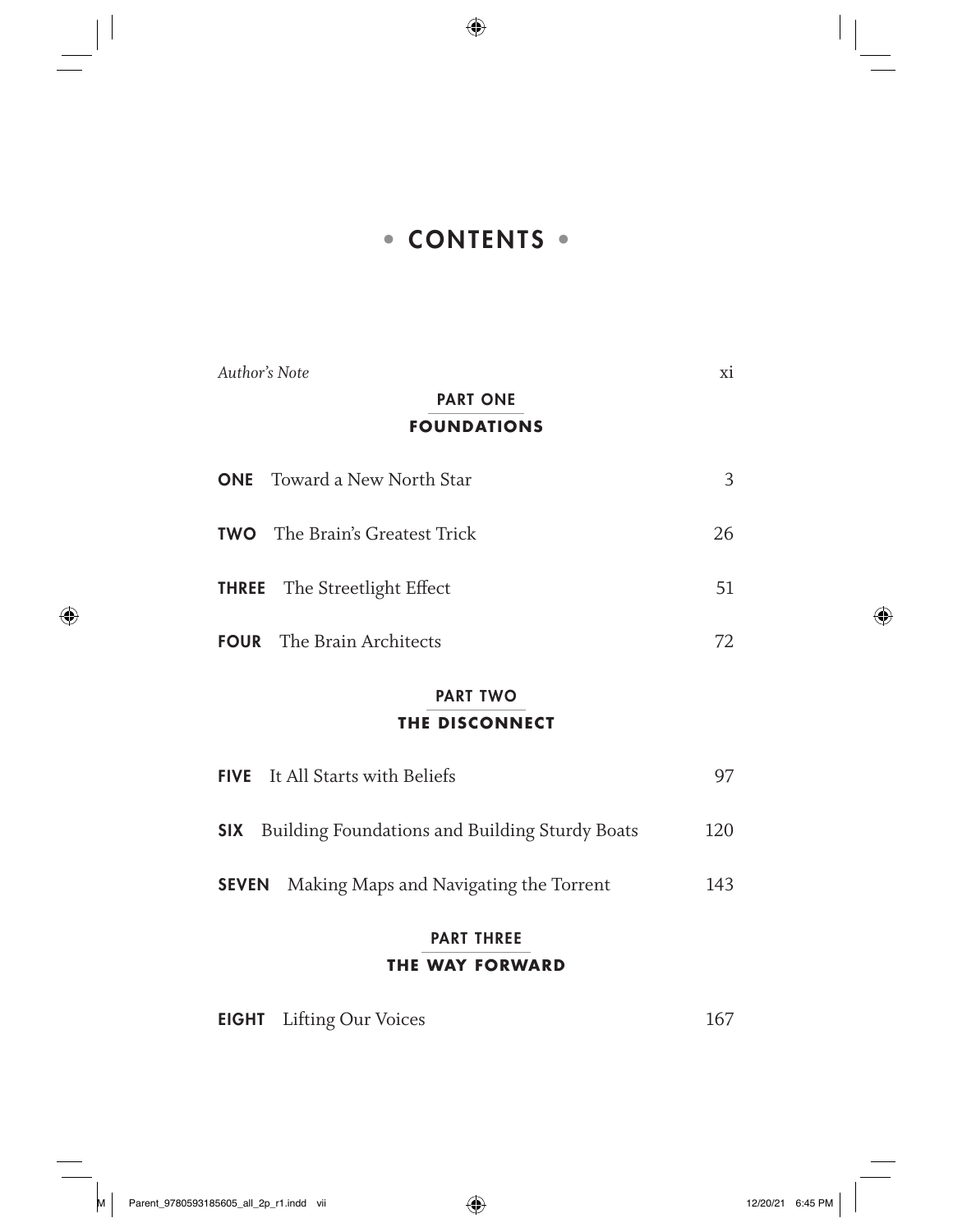$\bigoplus$ 

### viii • CONTENTS •

| <b>NINE</b> Just What the Doctor Ordered                         | 188 |
|------------------------------------------------------------------|-----|
| <b>TEN</b> The Business of Business Is $\ldots$                  | 212 |
| Life, Liberty, and Fulfilling Society's Promise<br><b>ELEVEN</b> | 235 |
| Epilogue                                                         | 259 |
| <b>Building a Parent Nation Action Guide</b>                     | 263 |
| Discussion Guide                                                 | 266 |
| Notes                                                            | 273 |
| Acknowledgments                                                  | 295 |
| Index                                                            | 301 |

 $\equiv^{\mid}$ 

 $\bigoplus$ 

 $\overline{a}$ 

 $\begin{array}{c} \begin{array}{c} \begin{array}{c} \end{array} \end{array} \end{array}$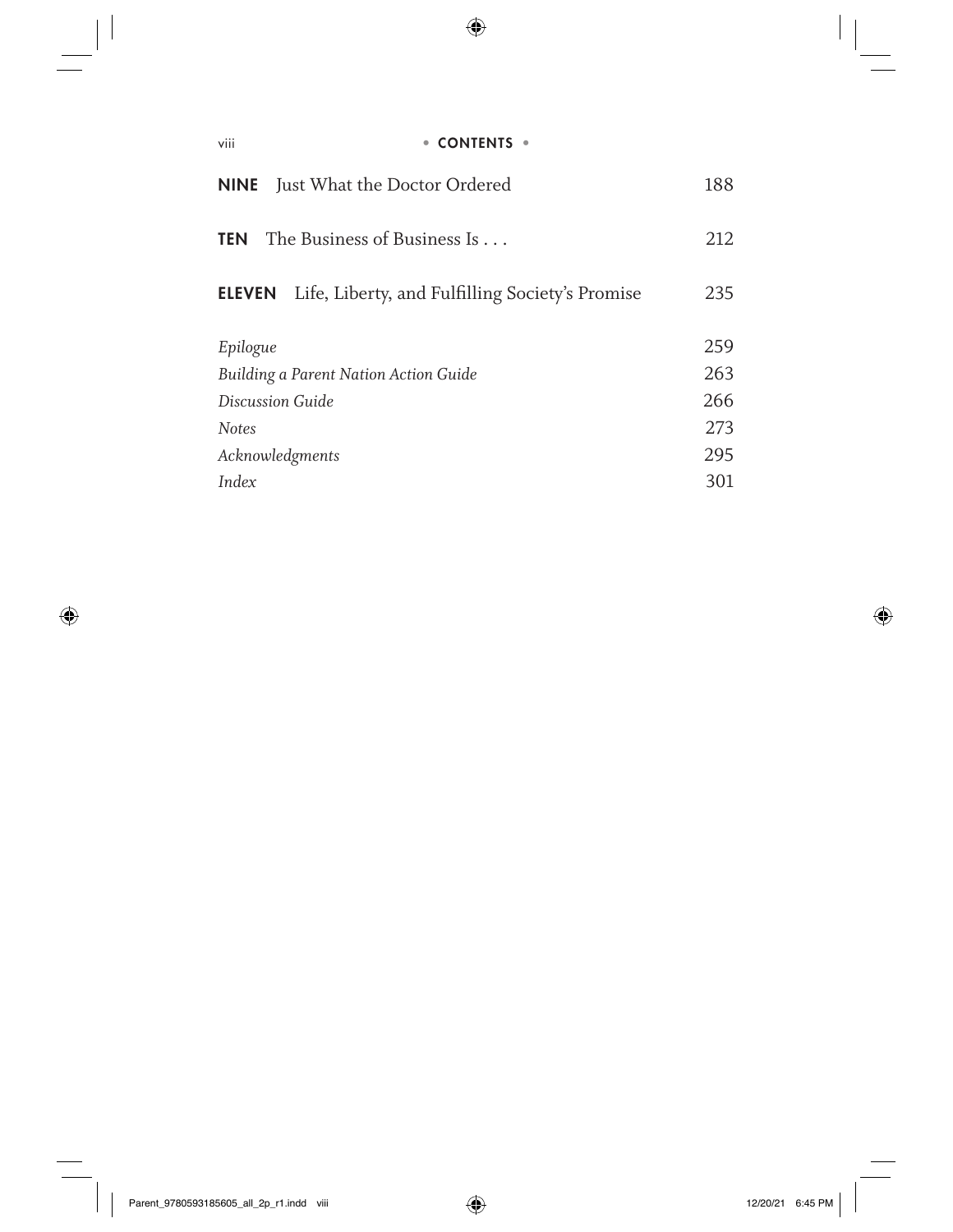# **PARENT NATION**

 $\bigoplus$ 

 $\frac{1}{1}$ 

 $\bigoplus$ 

 $\vert \ \vert$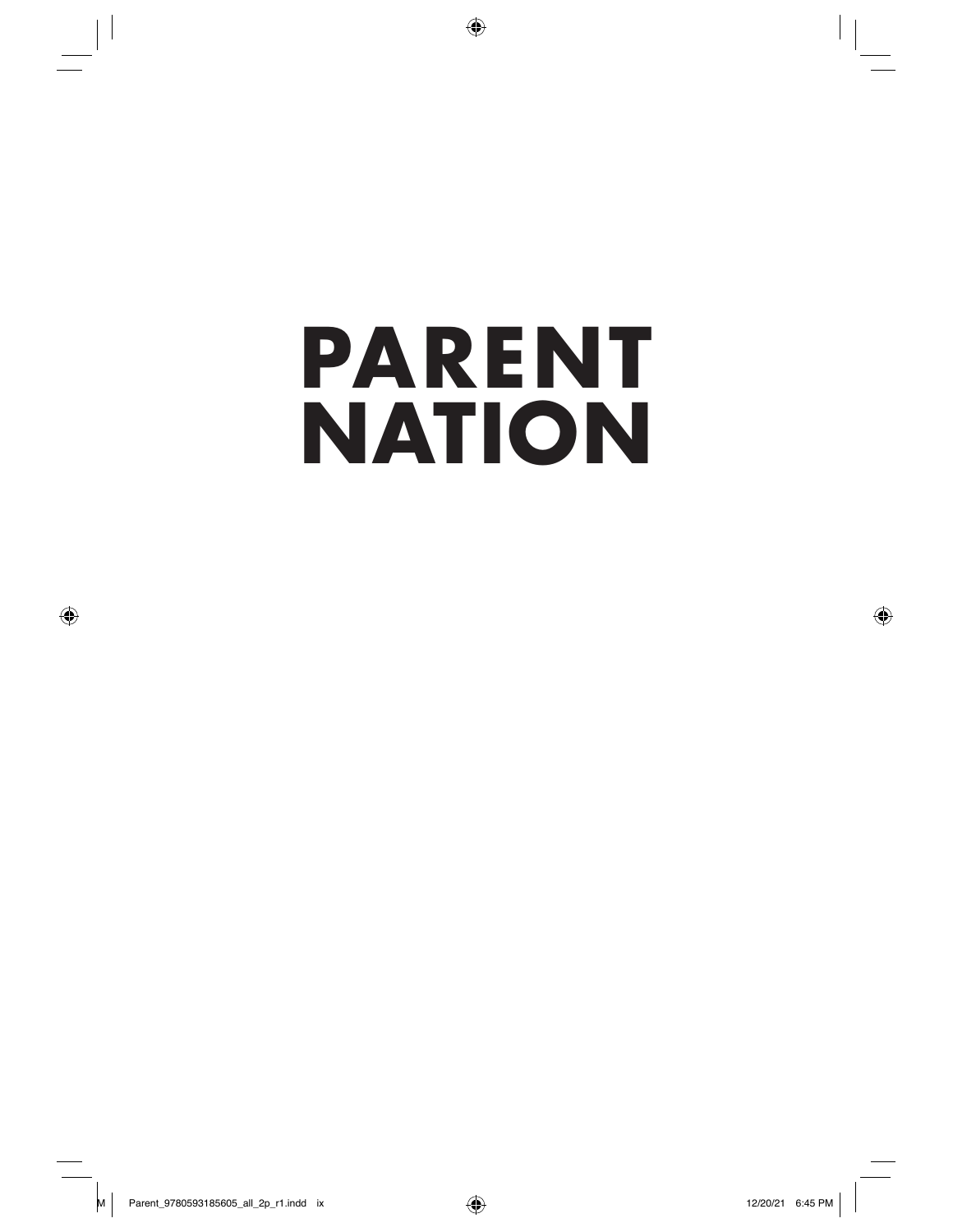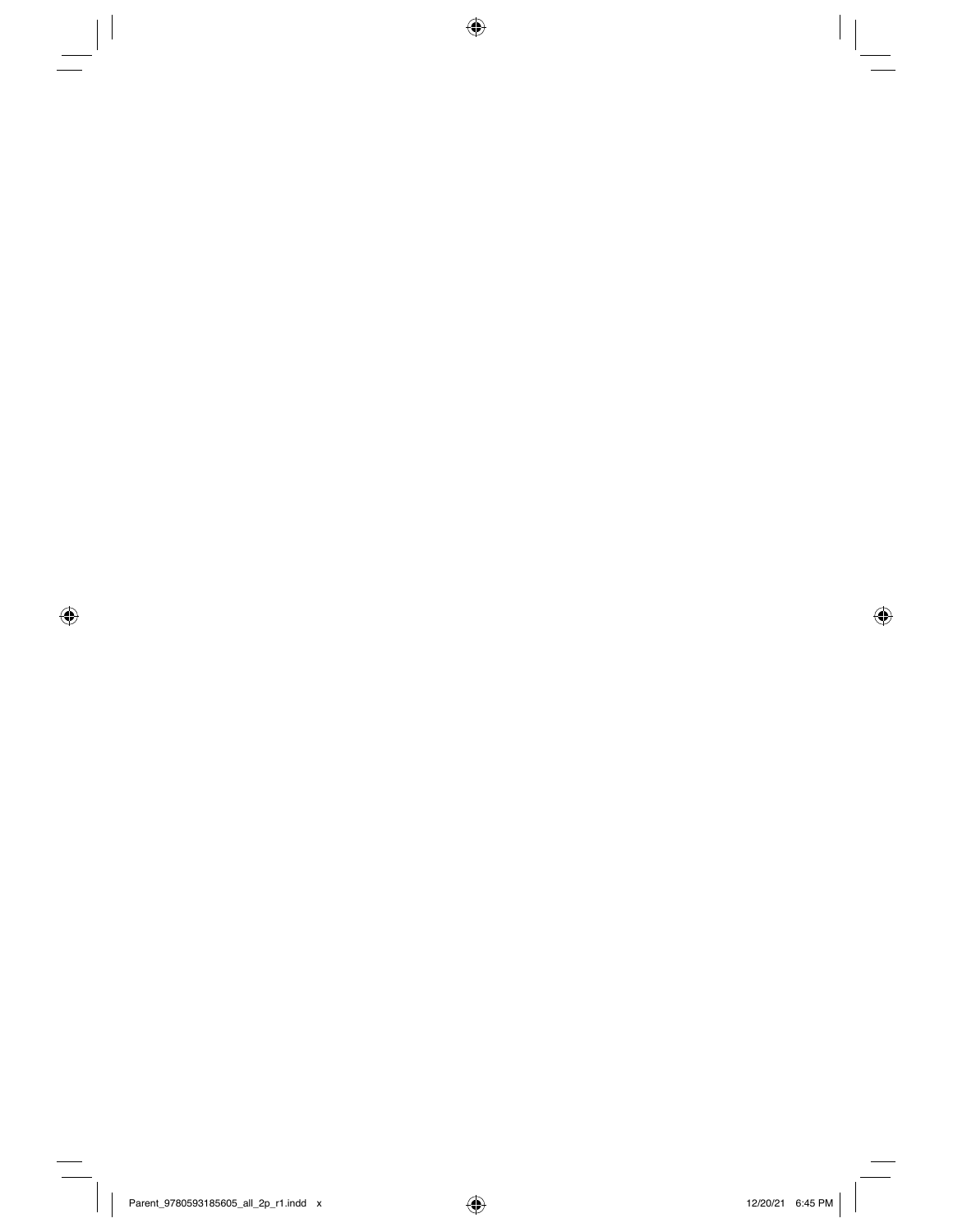## • AUTHOR'S NOTE •

⊕

Throughout this book, I use the word "parent" many times. Sometimes for variety and sometimes because the distinctions matter, I also refer to mothers, fathers, grandparents, caregivers, childcare providers, and other adults. I would like to emphasize that parents come in many forms and that what I mean by "parent" encompasses the broadest possible interpretation: a caring adult entrusted with the raising of a child. A parent nation, as I see it, is a society that cherishes and supports the love and labor that go into nurturing, raising, and educating future generations.

The parents you will meet in these pages are real, but I have taken some steps to protect their privacy. I have used only first names for the families I met through the TMW Center for Early Learning + Public Health. I did the same for the other parents I interviewed with a few exceptions, whose full names are included because their professional affiliations make them easily identifiable and are relevant. The names of Jade and her family, Justin, Katherine, and Ellen Clarke's friends are pseudonyms.

⊕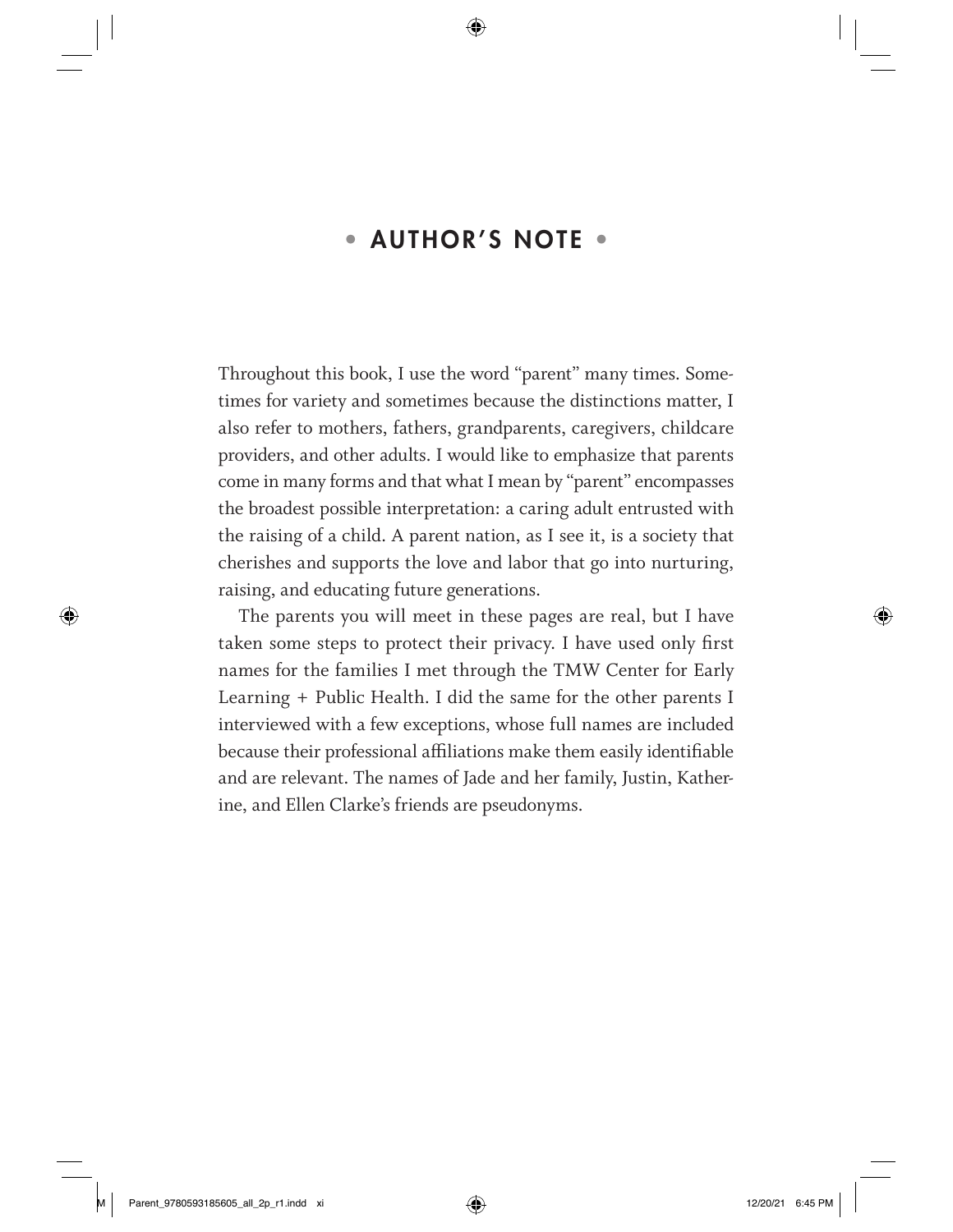|             | ♦                                                                                                                                                                                                                                                                                                                                                                                                                               |  |
|-------------|---------------------------------------------------------------------------------------------------------------------------------------------------------------------------------------------------------------------------------------------------------------------------------------------------------------------------------------------------------------------------------------------------------------------------------|--|
|             | U,                                                                                                                                                                                                                                                                                                                                                                                                                              |  |
|             |                                                                                                                                                                                                                                                                                                                                                                                                                                 |  |
|             |                                                                                                                                                                                                                                                                                                                                                                                                                                 |  |
|             |                                                                                                                                                                                                                                                                                                                                                                                                                                 |  |
|             | $\bullet$<br>0                                                                                                                                                                                                                                                                                                                                                                                                                  |  |
|             | O<br>G<br>$\bullet$<br>$\bullet$<br>D<br>$\bullet$<br>O<br>o<br>a<br>0                                                                                                                                                                                                                                                                                                                                                          |  |
|             | $\bullet$<br>a<br>0<br>œ<br>$\bullet$<br>$\bullet$<br>o<br>$\bullet$<br>$\bullet$<br>$\bullet$<br>$\bullet$                                                                                                                                                                                                                                                                                                                     |  |
|             | ٠<br>$\bullet$<br>a<br>$\bullet$<br>0<br>G<br>$\bullet$<br>$\bullet$<br>$\bullet$<br>٠                                                                                                                                                                                                                                                                                                                                          |  |
|             | O<br>O<br>۵<br>۰<br>$\bullet$<br>$\bullet$<br>۰<br>$\qquad \qquad \bullet$<br>$\bullet$<br>۰<br>$\bullet$<br>D<br>$\bullet$<br>$\bullet$<br>$\bullet$                                                                                                                                                                                                                                                                           |  |
|             | $\qquad \qquad \bullet$<br>۰<br>a<br>$\bullet$<br>$\circ$<br>$\qquad \qquad \bullet$<br>$\bullet$<br>$\bullet$<br>$\circ$<br>$\hskip 10pt \circ$<br>$\bullet$<br>$\bullet$<br>$\bullet$<br>$\qquad \qquad \bullet$<br>$\bullet$<br>$\hfill \textcircled{.}$<br>$\hfill \textcircled{1}$                                                                                                                                         |  |
|             | $\blacksquare$<br>$\bullet$<br>$\bullet$<br>$\circ$<br>$\hfill\ensuremath{\circ}$<br>$\hfill\textcircled{\ensuremath{\mathnormal{\sqcup}}\,}$<br>$\bullet$<br>$\qquad \qquad \bullet$<br>G<br>$\hfill\ensuremath{\circ}$<br>$\hfill\textcircled{\ensuremath{\mathnormal{\sqcup}}\,}$<br>n<br>$\circ$<br>$\circ$                                                                                                                 |  |
|             | $\odot$<br>۰<br>$\odot$<br>$\circledcirc$<br>$\bullet$<br>$\odot$<br>$\alpha$<br>$\bullet$<br>۰<br>٠<br>$\color{black} \bullet$<br>$\circ$<br>$\odot$<br>$\oplus$<br>$\odot$<br>$\bullet$<br>$\bullet$<br>$\circ$                                                                                                                                                                                                               |  |
|             | control of the<br>$\bullet$<br>$\bullet$<br>$\circledcirc$<br>٠<br>$\circ$<br>$\circ$<br>$\hspace{0.5cm} \circ$<br>$\qquad \qquad \bullet$<br>$\odot$<br>$\odot$<br>$\bullet$<br>$\bullet$<br>$\circ$<br>$\circ$<br>$\sim 100$<br>G<br>$\bullet$<br>$\bullet$<br>۰<br>$\hfill\ensuremath{\circ}$<br>$\hfill \textcircled{1}$<br>$\bullet$<br>$\circ$<br>$\bigcirc$                                                              |  |
|             | $\bullet$<br>$\bullet$<br>$\alpha$<br>$\sim 10^{-11}$<br>$\bullet$<br>$\bullet$<br>$\bullet$<br>$\bullet$<br>$\bullet$<br>$\bullet$<br>$\hskip 1.6cm \circ$<br>$\circ$<br>$\circ$                                                                                                                                                                                                                                               |  |
|             | $\qquad \qquad \bullet$<br>$\sim$<br>$\bullet$<br>$\odot$<br>$\bullet$<br>$\bullet$<br>$\bullet$<br>$\bullet$<br>$\bullet$<br>$\circ$<br>$\circ$<br>$\hskip 10pt \circ$<br>$_{\odot}$<br>$\circ$<br>$\bullet$<br>$\circ$<br>$\bullet$<br>$\circledcirc$                                                                                                                                                                         |  |
| $\bigoplus$ | $\bullet$<br>$\hfill \textcircled{.}$<br>$\bullet$<br>$\circ$<br>$\bullet$<br>$\hfill\textcircled{\ensuremath{\mathnormal{\iota}}\xspace}$<br>$\odot$<br>$\circ$<br>$\hfill \textcircled{1}$<br>O<br>$\circ$<br>$\bullet$<br>$\qquad \qquad \bullet$<br>$\odot$<br>$\odot$<br>$\bullet$<br>$\odot$<br>$\hfill\textcircled{\ensuremath{\mathnormal{\sqcup}}\,}$<br>$\qquad \qquad \bullet$<br>$\bullet$<br>$_{\odot}$<br>$\odot$ |  |
|             | $\bullet$<br>$\bullet$<br>$\qquad \qquad \bullet$<br>$\hfill \textcircled{1}$<br>$\circledcirc$<br>$\circ$<br>$\bullet$<br>$\bullet$<br>$\circledcirc$<br>$\bullet$<br>$\hfill\text{\rm\tiny 0}$<br>$\circ$<br>$\circ$<br>$\circ$<br>$\qquad \qquad \oplus$<br>$\bullet$<br>۰<br>$\bullet$<br>$\bullet$                                                                                                                         |  |
|             | $\circ$<br>$\odot$<br>$\qquad \qquad \bullet$<br>$\bullet$<br><b>COLL</b>                                                                                                                                                                                                                                                                                                                                                       |  |
|             |                                                                                                                                                                                                                                                                                                                                                                                                                                 |  |
|             |                                                                                                                                                                                                                                                                                                                                                                                                                                 |  |
|             | ۰                                                                                                                                                                                                                                                                                                                                                                                                                               |  |
|             |                                                                                                                                                                                                                                                                                                                                                                                                                                 |  |
|             | $\bullet$                                                                                                                                                                                                                                                                                                                                                                                                                       |  |
|             | G                                                                                                                                                                                                                                                                                                                                                                                                                               |  |
|             |                                                                                                                                                                                                                                                                                                                                                                                                                                 |  |
|             |                                                                                                                                                                                                                                                                                                                                                                                                                                 |  |
|             |                                                                                                                                                                                                                                                                                                                                                                                                                                 |  |
|             |                                                                                                                                                                                                                                                                                                                                                                                                                                 |  |
|             |                                                                                                                                                                                                                                                                                                                                                                                                                                 |  |
|             |                                                                                                                                                                                                                                                                                                                                                                                                                                 |  |
|             | $\bigoplus$<br>12/20/21 6:45 PM<br>Parent_9780593185605_all_2p_r1.indd xii                                                                                                                                                                                                                                                                                                                                                      |  |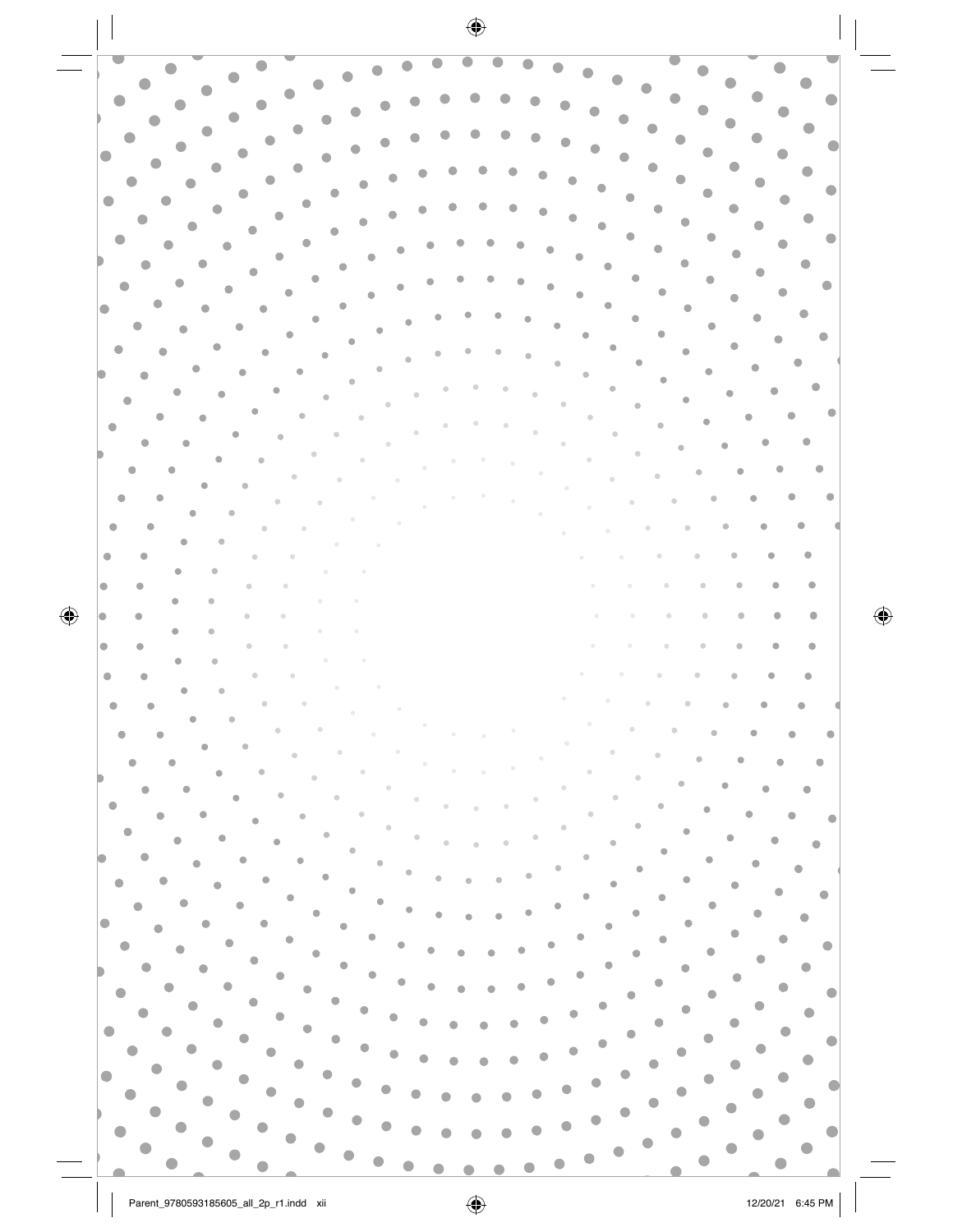• PART ONE •

 $\bigoplus$ 

## **FOUNDATIONS**

 $\vert \ \vert$ 

 $\bigoplus$ 

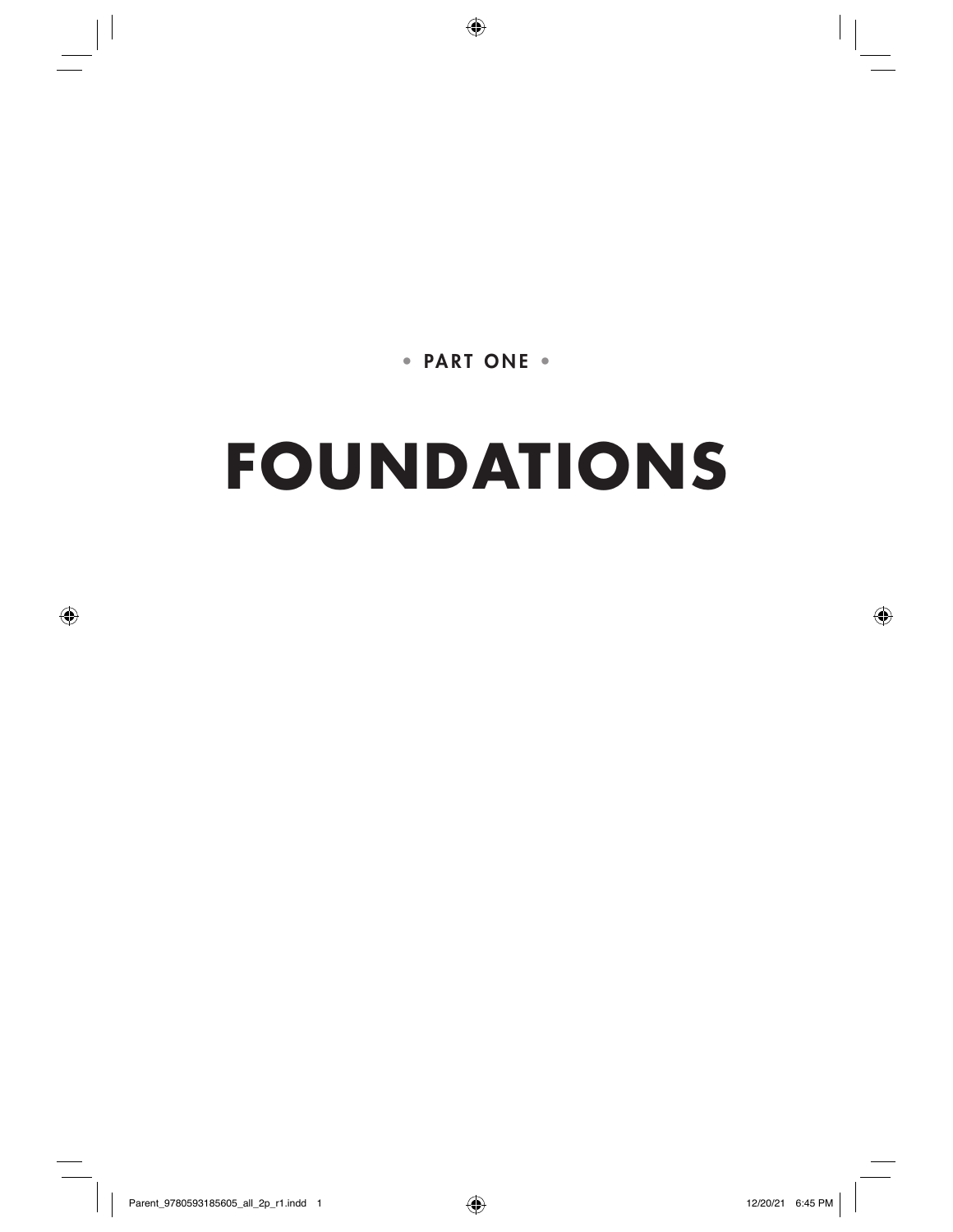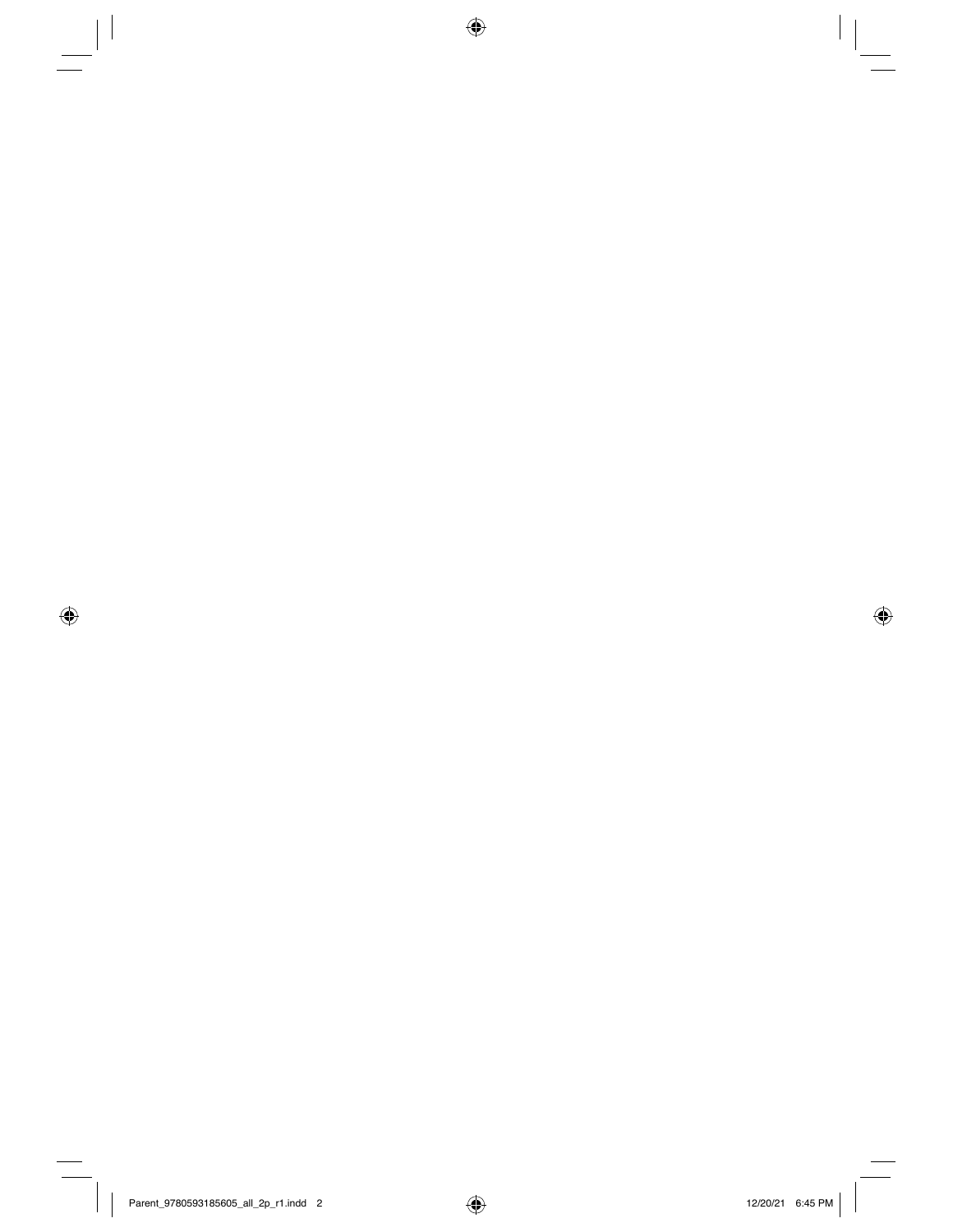#### • ONE •

⊕

## TOWARD A NEW NORTH STAR

"There can be no keener revelation of a society's soul than the way in which it treats its children."

—NELSON MANDELA<sup>1</sup>

A s we near the "red line," the demarcation between the hospital's pre-op area and its collection of operating rooms, a mother and father hand me their baby. Their eyes are filled with tears as they look at me with a combination of hope and fear. The little boy is just eight months old and was born deaf. He is here to receive his cochlear implant. When I surgically implant the small device that will give him access to sound, I am replicating what I did for his father many years earlier when he was a teenager. As the baby melts into my arms, I reassure his nervous parents, "I promise to care for your baby like he's my own."

The parents settle in for a long, anxious wait, while I carry their son to the operating room. In OR4, where I spend each Tuesday morning, we are greeted by the team of medical professionals I rely on for every surgery, and by the cacophony of monitor beeps that I find so comforting every time I hear it. My two OR nurses are circulating. Gary Rogers makes sure the cochlear implant is present

⊕

 $\bigcirc$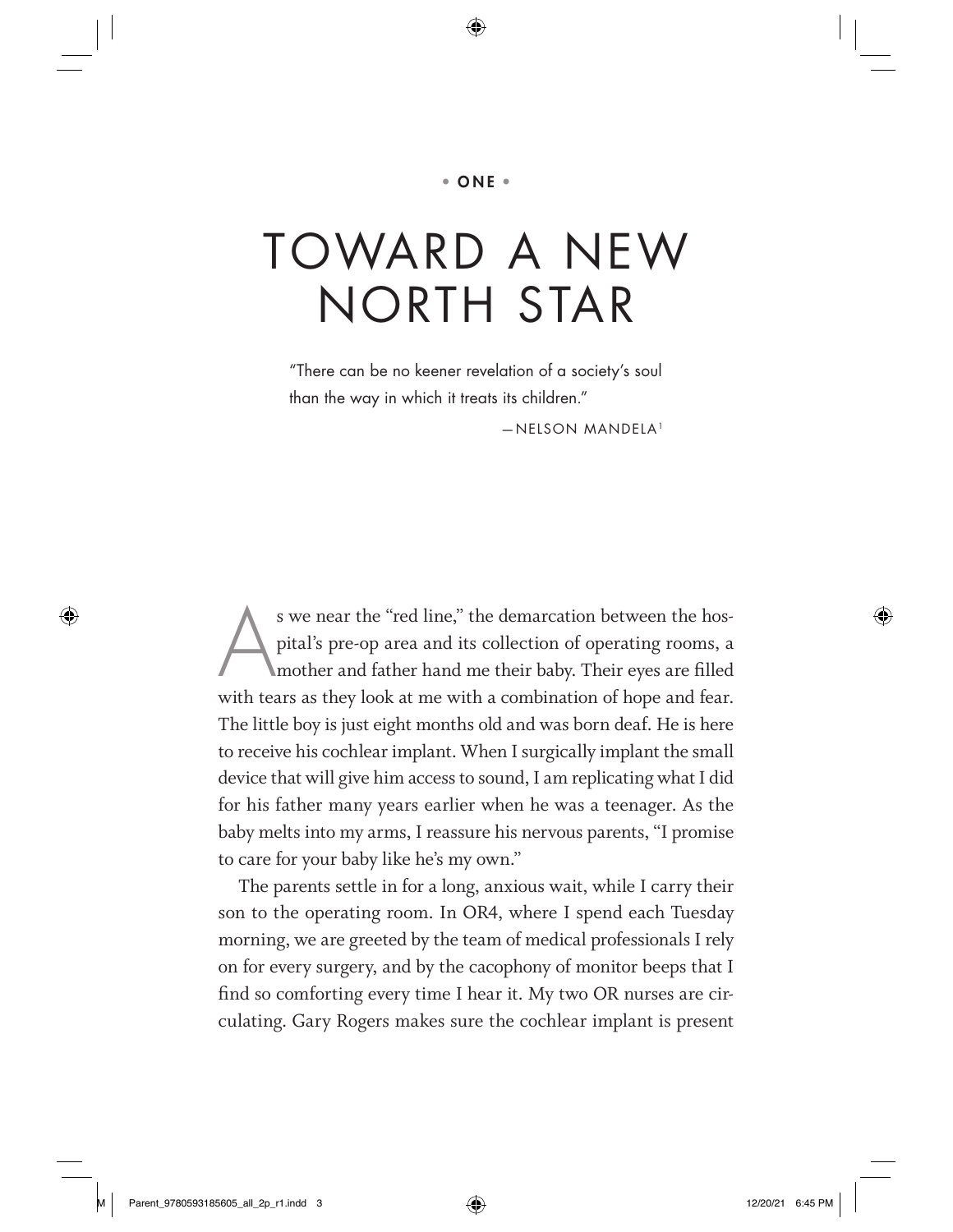⊕

and that my favorite drill and facial nerve monitor are working properly. Nelson Floresco checks out the operating room microscope, which is the size of a Smart Car and gives me a remarkably clear, precise view of the ear's tiny, delicate interior spaces. Robin Mills, the OR tech, is scrubbed in and organizing the array of sterile microscopic ear instruments on the surgical table. The pediatric anesthesiologist gently places a face mask filled with colorless gases on the squirming baby. Very quickly, the baby is fast asleep.

Before I start the operation, we double- check that everything is in order. Do we have the right patient? Check. Do we have the correct implant with all the right instruments? Check. Do we know if the patient has any medical allergies? Check. Are the pre-operative antibiotics in? Check. This routine ensures the accuracy and safety of what we're doing. Each person in the operating room plays an essential role. No one forgets why we are here: to help a child.

As a surgeon performing delicate work just millimeters from the brain, I have no room for error. It's critical that I have the necessary tools and, even more importantly, my A- team by my side. If any part of this carefully crafted system falls away, no matter my skill or good intentions, my job will be infinitely more difficult, if not impossible. Some obstacles can be overcome— a few missing instruments, for instance. But what if the power went out in the hospital and I suddenly had to operate without light or oxygen? Or what if Robin, Gary, and Nelson suddenly walked out the door, leaving me alone? The odds would be stacked against me, and the job would seem impossible.

The challenge of successfully rearing children is not so different. To raise a child into a happy, healthy adult capable of achieving their full potential, you need a plan, and you need an appropriate, safe environment, one that provides backup as required. But far too many parents are not operating—that is, parenting—in an optimal environment. For too many parents, in our country and throughout the world, it is as if they are trying to function in the midst of an

 $\bigcirc$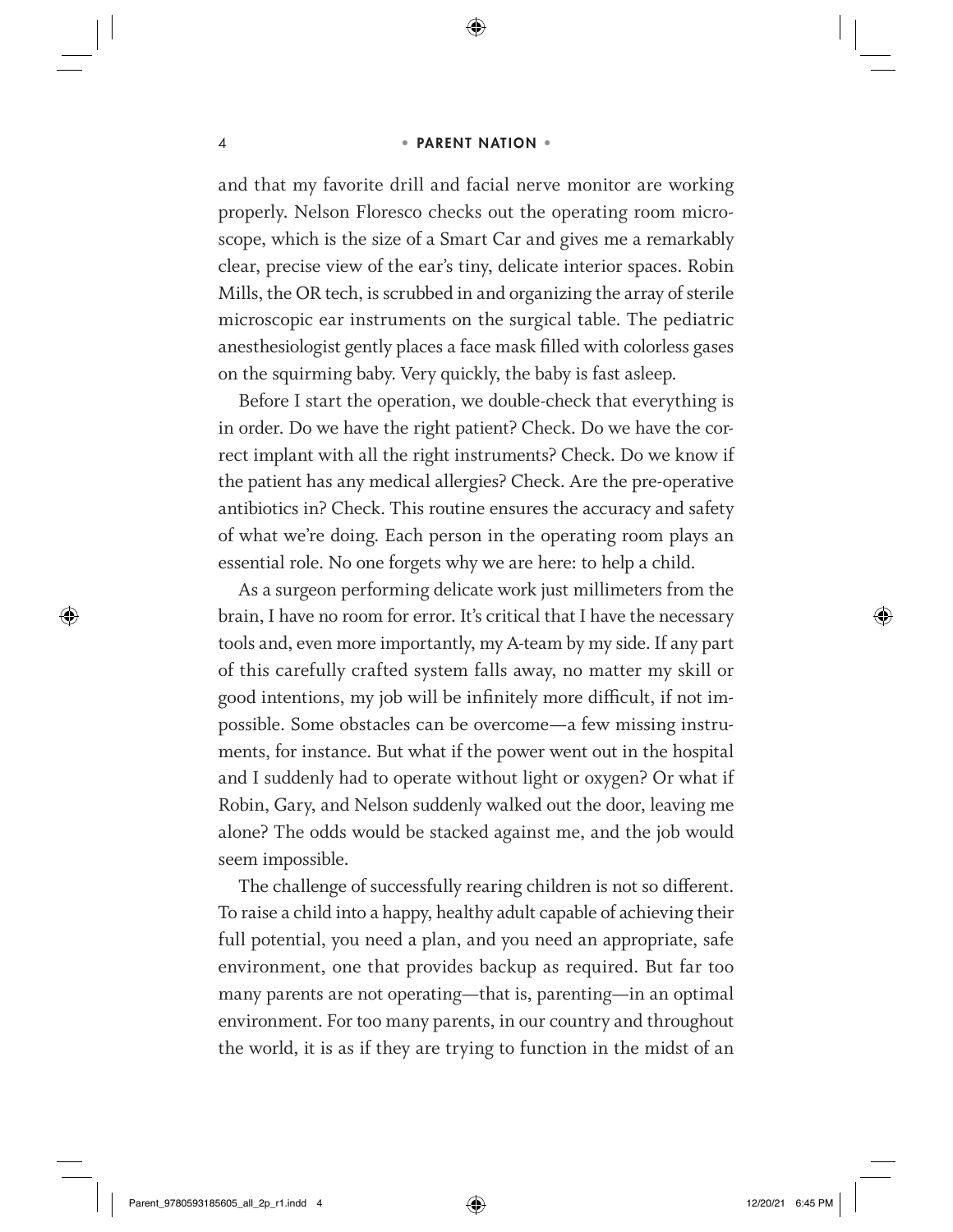endless power failure, asked to achieve a critical goal without the necessary tools or any backup.

Twenty years ago, I started my own life as a parent with what I thought were all the necessary tools in place. But, in one painful day, it all changed, when my husband, Don, drowned while trying to rescue two boys, leaving me a young widow and my three children with no father. While we still had a roof over our heads and food on the table, advantages that many families lack, Don's death left a vast hole in our lives.

For a long time after he died, I would wake at night, jolted by the same terrifying nightmare, which went something like this: I'm standing on a foggy riverbank. Splinters of moonlight stream through the clouds and illuminate a small wooden boat next to me at the water's edge. Three small, terrified faces—my young children, Genevieve, Asher, and Amelie— peer from the boat, staring at the foreboding river. Its fierce currents resemble the waters of Lake Michigan, whose undertow claimed Don's life. I feel the intense pull of the water, the same pull that Don must have faced when he left the protective shoreline to swim toward the cries of the two struggling boys. Like Don, I have a desperate need to ensure young children are safe. In my dream, I have to get my kids across the river. I believe that if I can just do that, they will be okay . . . It will all be okay. But the torrent is too rough, the boat too flimsy, the opposite riverbank too far away. I wake sobbing, helpless, alone.

It was not hard to grasp the significance of my dream. I wanted what all parents want: to ferry my children into healthy, stable, and productive adult lives— that is what awaited on the far shore. I wanted to give them every opportunity. But it would take some time before I saw how fully all the elements of my dream—the turbulent water, the inadequate boat, the fact that there was no one standing next to me on that riverbank—symbolized the hurdles that so many parents face in the effort to successfully rear their children.

How could I navigate that torrent on my own, with no support, no

⊕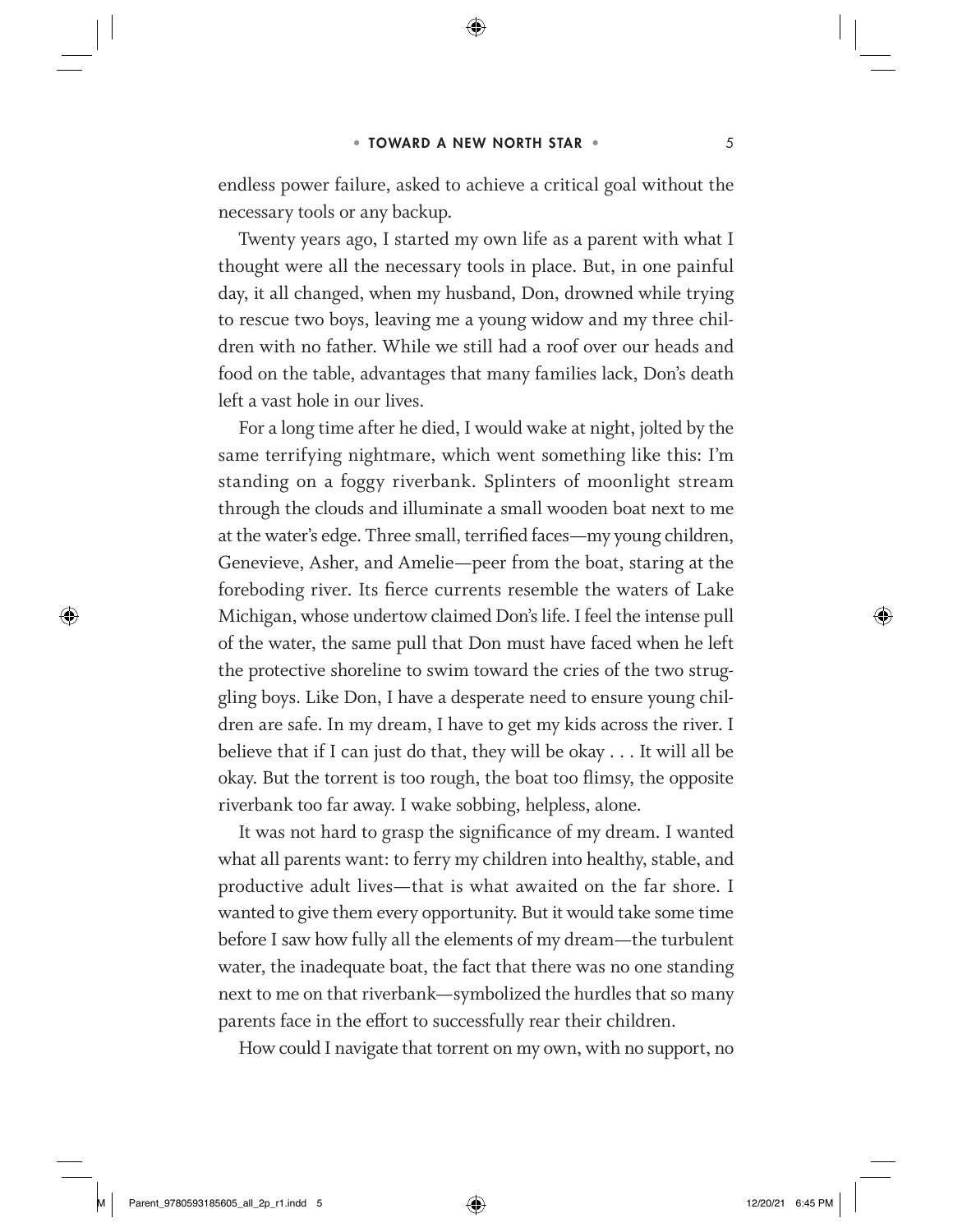⊕

⊕

help? How can anyone? Although I had been a surgeon for years and thought I had a deep familiarity with the lives of the families whose children I cared for, my struggles as a grieving, single parent gave me a new window of understanding into the challenges facing families.

## Thirty Million Words . . . and Beyond

I became a surgeon because I thought I could change lives, one child at a time. By giving deaf children cochlear implants, I give them access to sound, to hearing, and to spoken language. I want there to be no barriers to their success, and I believe restoring their access to sound accomplishes that. Sign language can provide a rich, early language environment when provided by fluent signers. The baby whose surgery I just described is now fluent in two languages— American Sign Language and English. But the reality is that more than 90 percent of deaf children are born to hearing parents who don't sign. And early in my practice, I noticed profound differences in my patients' progress after surgery. Some children excelled developmentally, others not at all. Some learned to talk, others did not. The ability to hear, it turned out, did not always unlock their full capacity to learn and thrive intellectually. I could neither accept nor ignore the disturbing disparities I saw among my patients, but I didn't understand them. Compelled to discover their cause and to find solutions, I began a journey far outside the operating room and into the world of social science.

Initially, I was inspired by pioneering research that found a stark difference in the amount of language— the actual number of words—that children were exposed to early in life.<sup>2</sup> That difference often, although not always, fell along socioeconomic lines, with more language occurring in more affluent homes and less language in homes where families have been denied access to educational

 $\bigcirc$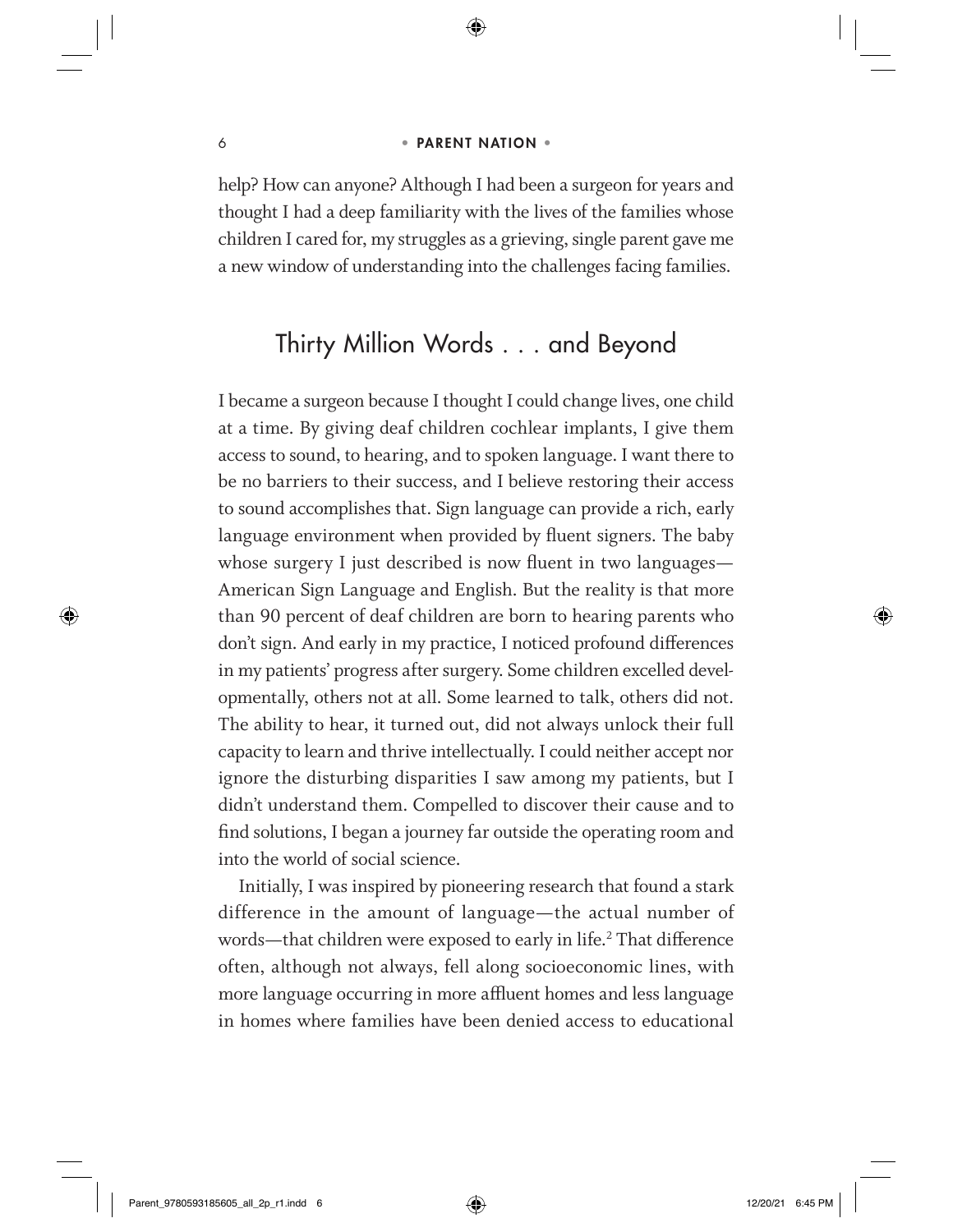⊕

opportunities, often for generations. Researchers calculated that by the time children reached their fourth birthday, there was a gap of roughly thirty million words between those who heard a lot of language and those who heard very little. Although the research was done in hearing children, it explained what I was observing in my patients. In order to fully benefit from their new cochlear implants, they needed to hear a lively stream of words every day, they needed to practice listening. The quantity and quality of the words children hear stimulate the brain. Regions that are learning to process grammar and meaning will be critical to the ability to speak and later to read. Exposure to words also affects areas of the brain that handle feelings and reason, which will help children regulate their emotions and behavior as they grow older. The more language a child hears in those early years, the more securely the foundational connections are built in that child's brain.<sup>3</sup>

Some of my patients were getting that kind of essential experience with language, others were not. As I learned more, I realized that what I was seeing in my deaf patients mirrored the population at large and that this phenomenon was the basis of what is called the educational opportunity gap. In all children, the difference in early language exposure correlates with later differences in achievement. Too often that opportunity gap results in disparities between rich and poor children.<sup>4</sup>

The research was inspiring because it was based on the idea that parents are their children's first brain architects—that every parent, through the power of their words, has the ability to build their child's brain— and that we, therefore, have to make sure that parents have the resources they need to do that. The research also accentuated the urgency of actively building the brain during the first three years of life. Those early studies weren't perfect, and their limitations became clearer over time, but I think of them now as the first sentence in what has become an extensive body of literature.<sup>5</sup>

⊕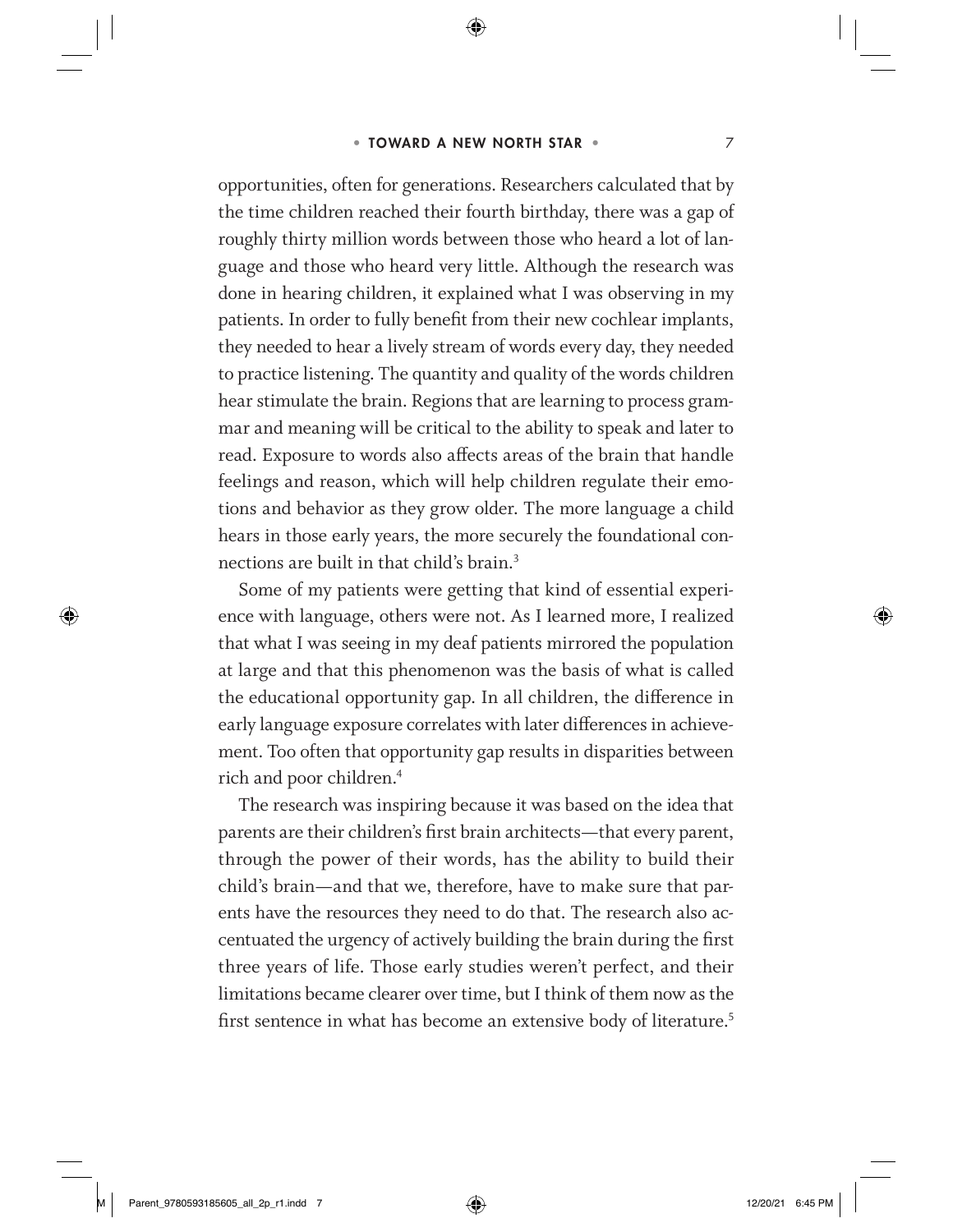⊕

The work gave me and my colleagues a relatively simple explanation of the underlying disparities to target. It gave me a critical place to start. And it was persuasive enough to pull me out of the operating room for much of each week and into the world of research and social science.

In 2010, when I launched the Thirty Million Words Initiative, now the TMW Center for Early Learning + Public Health, my primary goal was to help ensure healthy development in all children and to give every child the ability to reach his or her potential, intellectually and emotionally.<sup>6</sup> Brain science pointed the way. Everything we designed and did was based on the fact that nurturing talk and interaction between caregivers and infants lay the foundations for brain development. My team and I developed evidence-based strategies to show parents the importance of talking to babies and young children. Those strategies became the theme of TMW: *Tune In, Talk More, and Take Turns,* or what we call the 3Ts. Our work is centered on the knowledge that rich conversation is what unlocks a child's potential and on the belief that parents as well as other loving caregivers hold the key during those early years. All adults—no matter their level of education, wealth, or work— can master the essential techniques for optimally building a child's brain.

The idea, a straightforward approach to a complex problem, was intuitively appealing and a great success. It was the "magic bullet" that people were looking for and it took me to the nation's capital, where I convened the first Washington, DC, conference on closing the word gap in 2013. Soon after, in 2015, I wrote a book called *Thirty Million Words: Building a Child's Brain,* which explained what research has revealed about the role of early language exposure in the development of children's brains. It was never just about the sheer number of words; but the difference between the effects of a lot of language exposure and a little served as a memorable representation of the brain-building strength of talk and interaction. The book caught on around the world. Everyone seemed to get its

⊕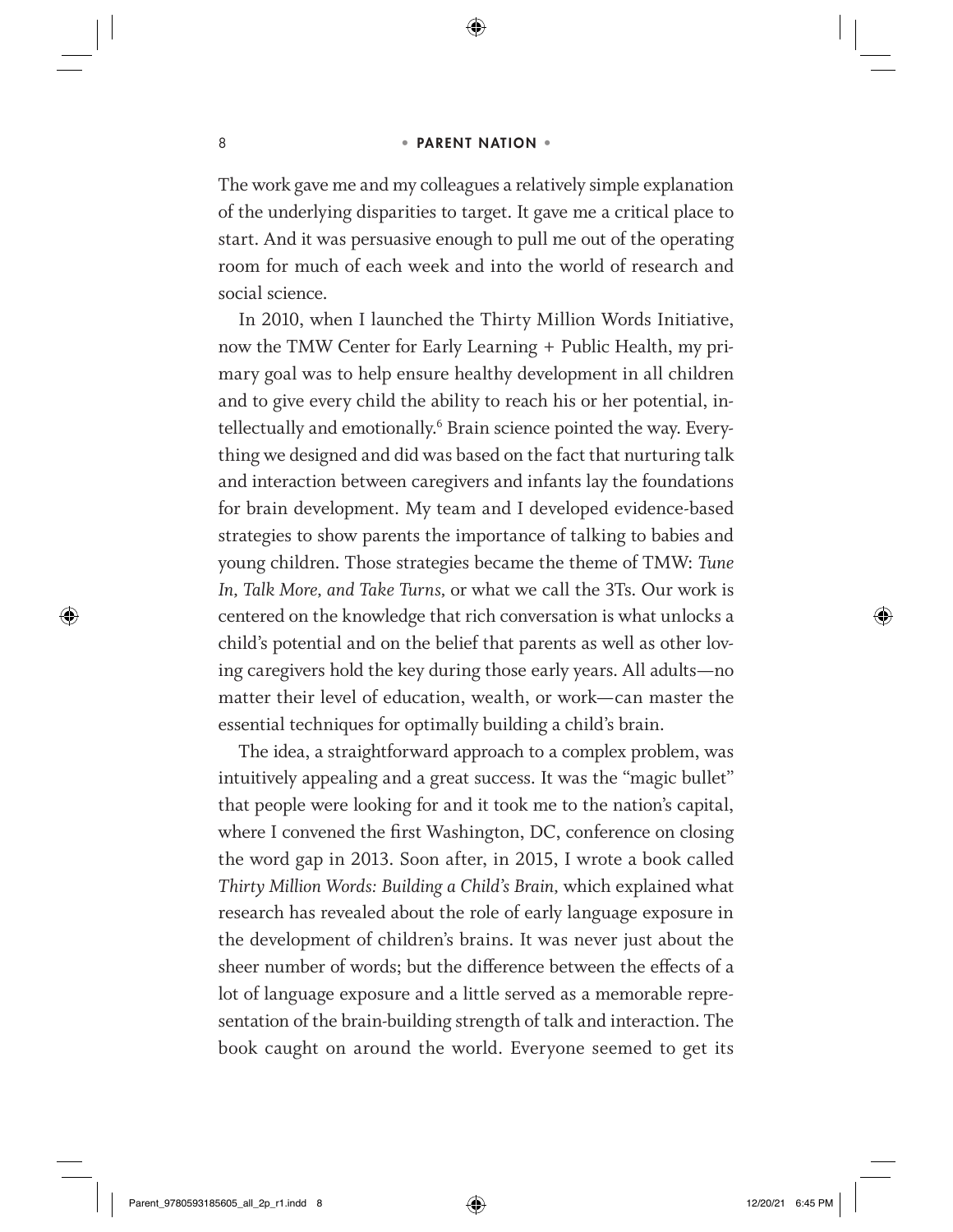⊕

message. No matter the nuances of culture, vocabulary, or socioeconomic status, people had an almost instinctive understanding of language as the key to developing the brain to its maximum potential.

Yet the more deeply I engaged in this new work, the more troubled I became. Or, to put it more honestly, the more I came to realize how naive my ideas were, limited by my own comfortable life circumstances. I had thought the answers lay in the actions and beliefs of individual parents, in their knowledge and behavior. (I still believe those elements are critical!) And it followed that the goal should be to ensure, as I put it in *Thirty Million Words*, that "all parents, everywhere, understood that a word spoken to a young child is not simply a word but a building block for that child's brain, nurturing a stable, empathetic, intelligent adult."<sup>7</sup> To that end, we were testing early language programs in randomized controlled trials—the scientific gold standard for determining what works and what doesn't. We found that, indeed, our strategies worked and the science that supports them is solid. The programs we promote at TMW can—and often do—improve the lives of children.<sup>8</sup>

But there was more to it than that. For our studies we recruited families, most of them low-income, from all over Chicago and later in other parts of the country. Our research followed children from their first day of life into kindergarten, and our programs took us into families' homes and into their lives. I was getting to know people up close and over time. The parents' enthusiasm was thrilling. They embraced the 3Ts with gusto, tuning in to their children, talking more as they went about their daily lives, and taking turns, encouraging their children to join the conversation. They wanted what we all want: to help their children get off to the best possible start. The problem was that the 3Ts took parents only so far. Real life would intrude, again and again and again.

There was Randy, who was excited to discover that talking about his love of baseball (Cubs only, never White Sox!) could help his son

 $\bigcirc$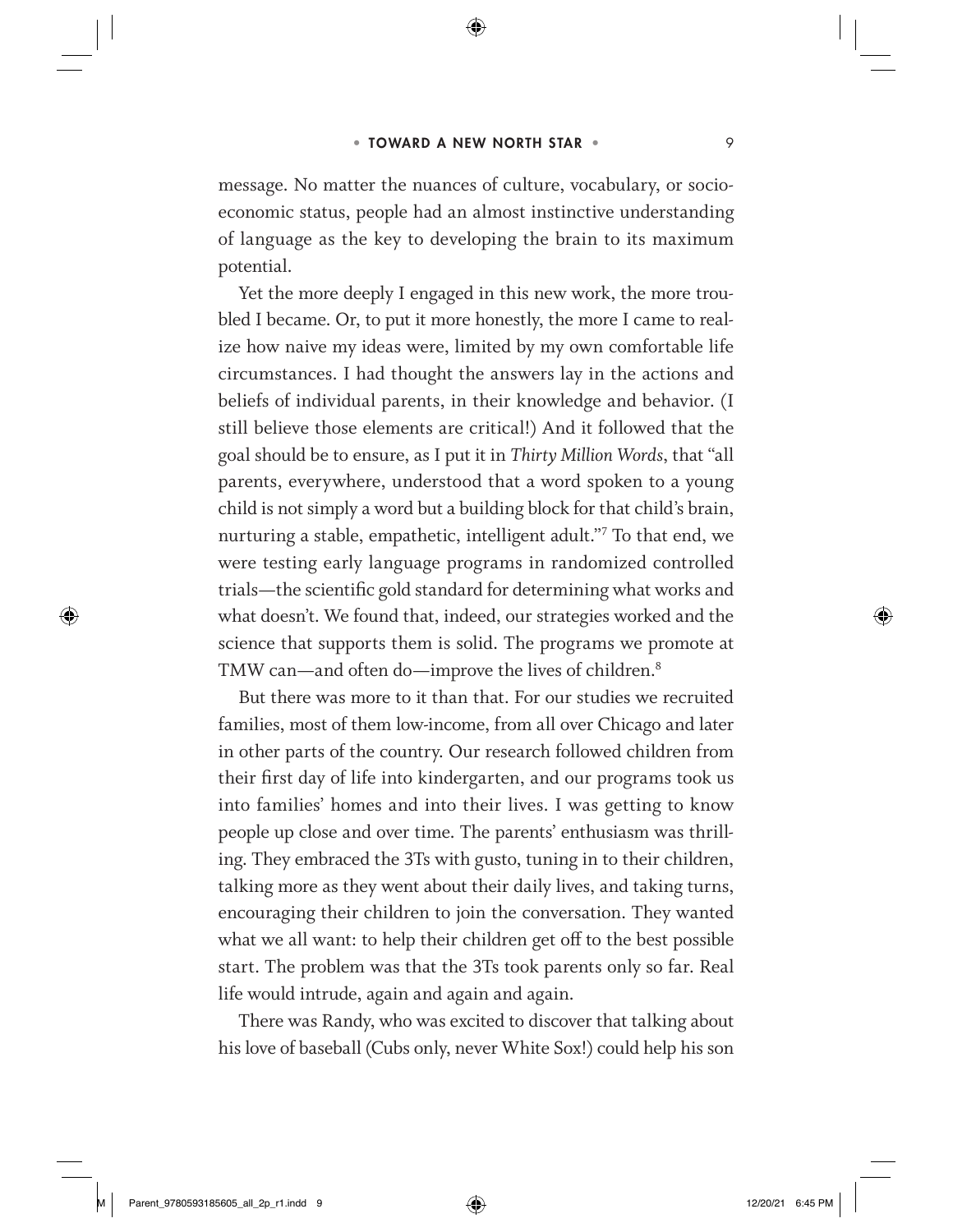⊕

learn math but who had to work two jobs and, most days, had less than thirty minutes to spend with his kids. There was Sabrina, who gave up a well-paying job to care for her husband when he got sick and whose family ended up spending over two years in a homeless shelter, where she raised her two children, the youngest still a baby, in a stressful and chaotic environment. Most searing of all was the story of Michael and Keyonna, whose son, Mikeyon, missed out on all his father had to teach him for the first five years of his life because Michael spent that time in prison waiting to be tried for a crime he didn't commit—not appealing or serving a sentence, mind you, just waiting for his case to be heard.

Parenting is not done in a vacuum. Our research could not be, either. The circumstances varied, but everywhere I looked I saw the hurdles looming in front of mothers and fathers. At TMW, we can share with parents the knowledge and skills that build their children's brains; but our programs do not substantially change the dayto- day lives of the parents who participate. The larger realities of a family's circumstances—their work constraints, economic stresses, and mental health as well as the injustices and bad luck they are subject to—all matter as much as the 3Ts for healthy brain development. They either allow for the brain-building power of talk to occur or, if they limit the opportunities for engaging in the 3Ts, they stifle it like weeds choking the growth of a garden. When I saw just how difficult parenting is in a country that does so little to support the ability of parents to facilitate healthy brain development, I knew I had to learn more. I hoped I could *do* more.

## Mirroring a Larger Problem

Reflecting on what I was seeing, I began to look beyond my patients and families at TMW to the entirety of the more than sixty million parents in the United States who have children under eighteen.<sup>9</sup>

⊕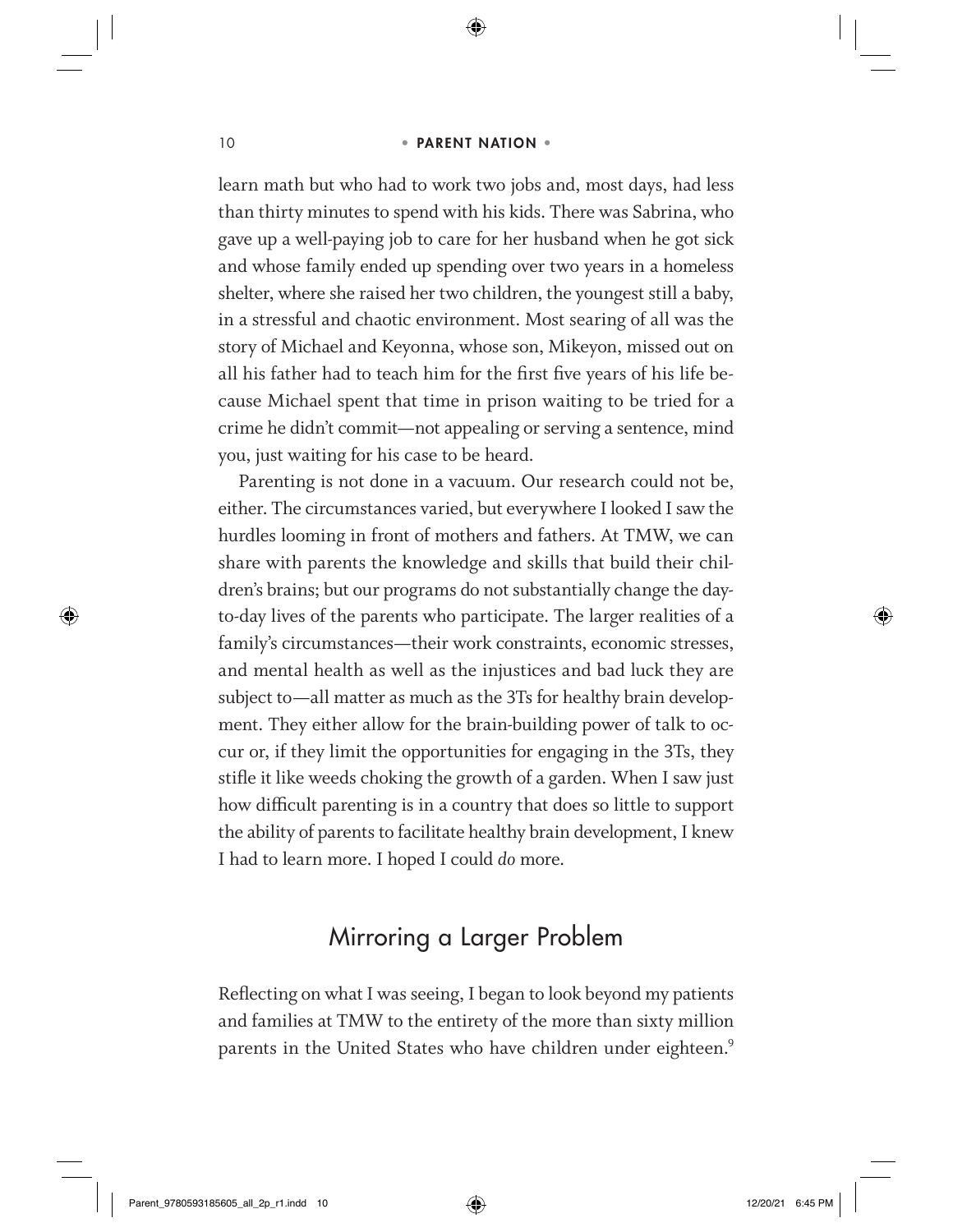⊕

And I saw how, regardless of income level, parents are being sidelined by our country's lack of family-friendly policies. I don't mean to minimize the herculean struggles of poor families or to suggest that more affluent families face equivalent challenges but to point out that society has abdicated its responsibility for *all* families. With the exception of the top 1 percent, our society makes raising children hard for everyone— and impossible for some. Some problems are obvious, others are more insidious. How is it that we spend less money on early childhood care and education than any other developed nation? By the end of 2021, why was the United States still the only one of the thirty- eight countries within the Organisation for Economic Co-operation and Development (OECD), an international body that seeks both to measure and to stimulate economic progress among its members, not to mandate paid parental leave?<sup>10</sup> The fact is that the great majority of parents have to work. Yet we have a fragmented and overwhelmingly low-quality childcare system; approximately half of Americans live in so- called childcare deserts and fewer than 10 percent of existing programs were judged high quality in a National Institute of Child Health and Human Development study.<sup>11</sup> Given that roughly twenty million working Americans have children under the age of six and that more than 70 percent of mothers were in the workforce in 2020, this means that many millions of parents do not have adequately nurturing childcare for their children during the formative early years.<sup>12</sup> For this we can thank our economy. Wages for the middle and lower classes have been stagnant for decades. "Innovative" disruption has affected everything from bookstores to taxicabs and has created employment practices directly antithetical to the needs of parents and their children. The net effect is to place a heavy hand on the scales toward what benefits employers and their shareholders and away from what benefits families. In the process, and as a direct result, inequality has dramatically increased.<sup>13</sup>

To stay afloat, some parents have to take on multiple minimum-

6:45 PM Parent\_9780593185605\_all\_2p\_r1.indd 11 12/20/21 6:45 PM

⊕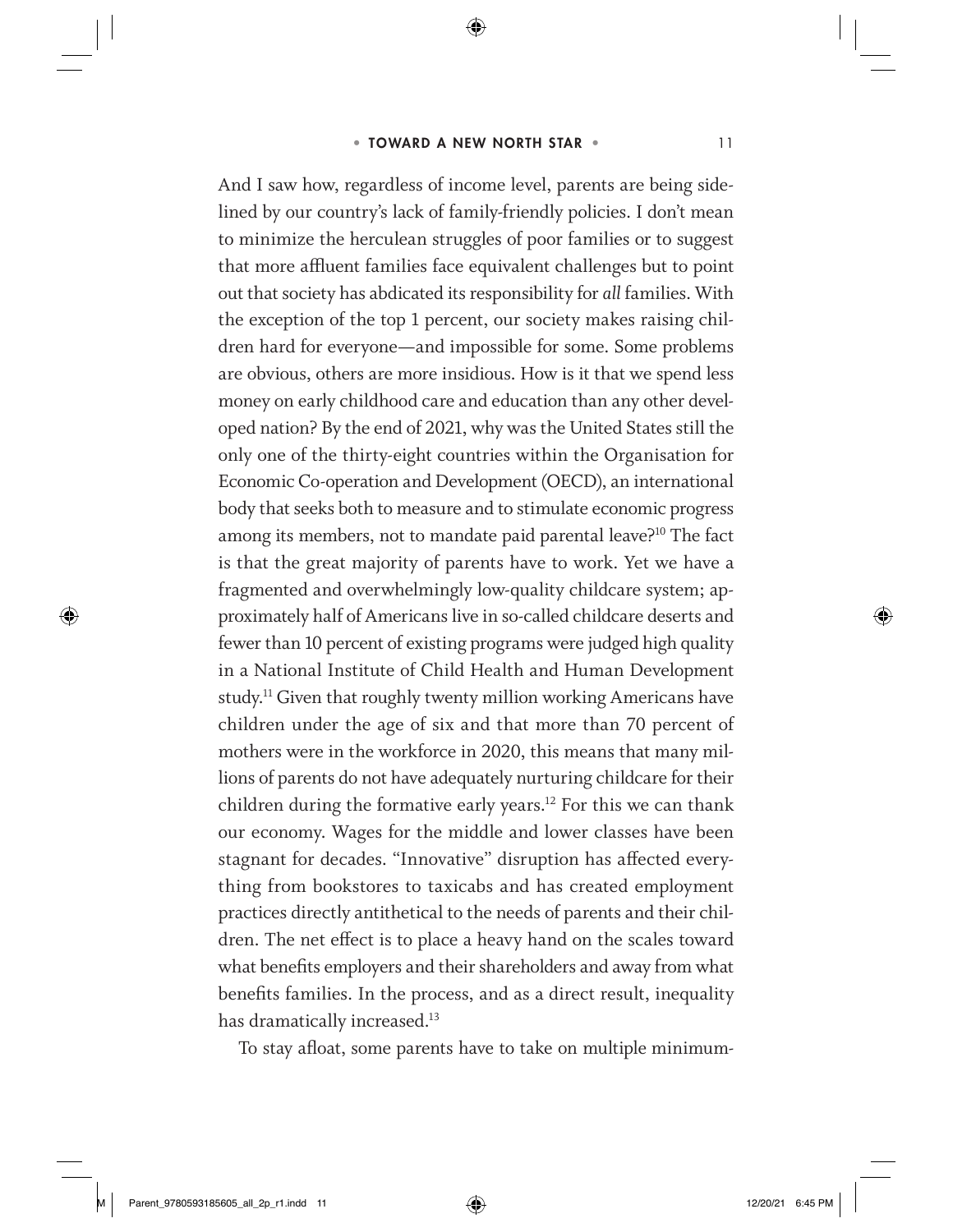⊕

 wage jobs that leave them little time for their children; others have the kind of job that requires constant contact with the workplace, via phone and computer, days, nights, and weekends. Everyone ends up overworked, stressed, and disconnected from family life.

As I talked to more people—you'll hear many of their stories—I saw how thoroughly all of this limits parents' choices. No matter their political or religious orientation, employment, or educational status, they all seemed to be struggling. I met Kimberly, a pediatrician at a community health center whose daughter was born prematurely at twenty-seven weeks. Kimberly had to leave her new baby in the neonatal intensive care unit just two weeks after her birth in order to go back to work. Imagine the pain of that! But her family could not afford to live without her salary, and Kimberly's state did not mandate paid family and medical leave, nor did her job offer it. I listened to Jade, who is deeply religious and believes that a mother's place is in the home, as she explained through tears that a lack of health insurance and an inadequate family income sent her back to work at Starbucks after her kids were born, despite her dreams of staying home. And I could relate to Talia, who had two babies while earning a PhD in psychology but gave up a promising postdoctoral position when it became untenable to manage the demands of the job, the economics of childcare, and the needs of two children under four.

Despite a culture that champions "family values," our society is not centered on families. It is not built around programs and policies that protect or promote those values. Quite the opposite. We erect daunting barriers in the path of far too many mothers and fathers—from mundane issues like irregular work hours that complicate childcare to profound structural problems like systemic racism that hold back sizable portions of our population. All these barriers limit the time and energy parents can devote to the brain development of their children. The barriers are unsupportive of parents, and they are holding back our next generation.

⊕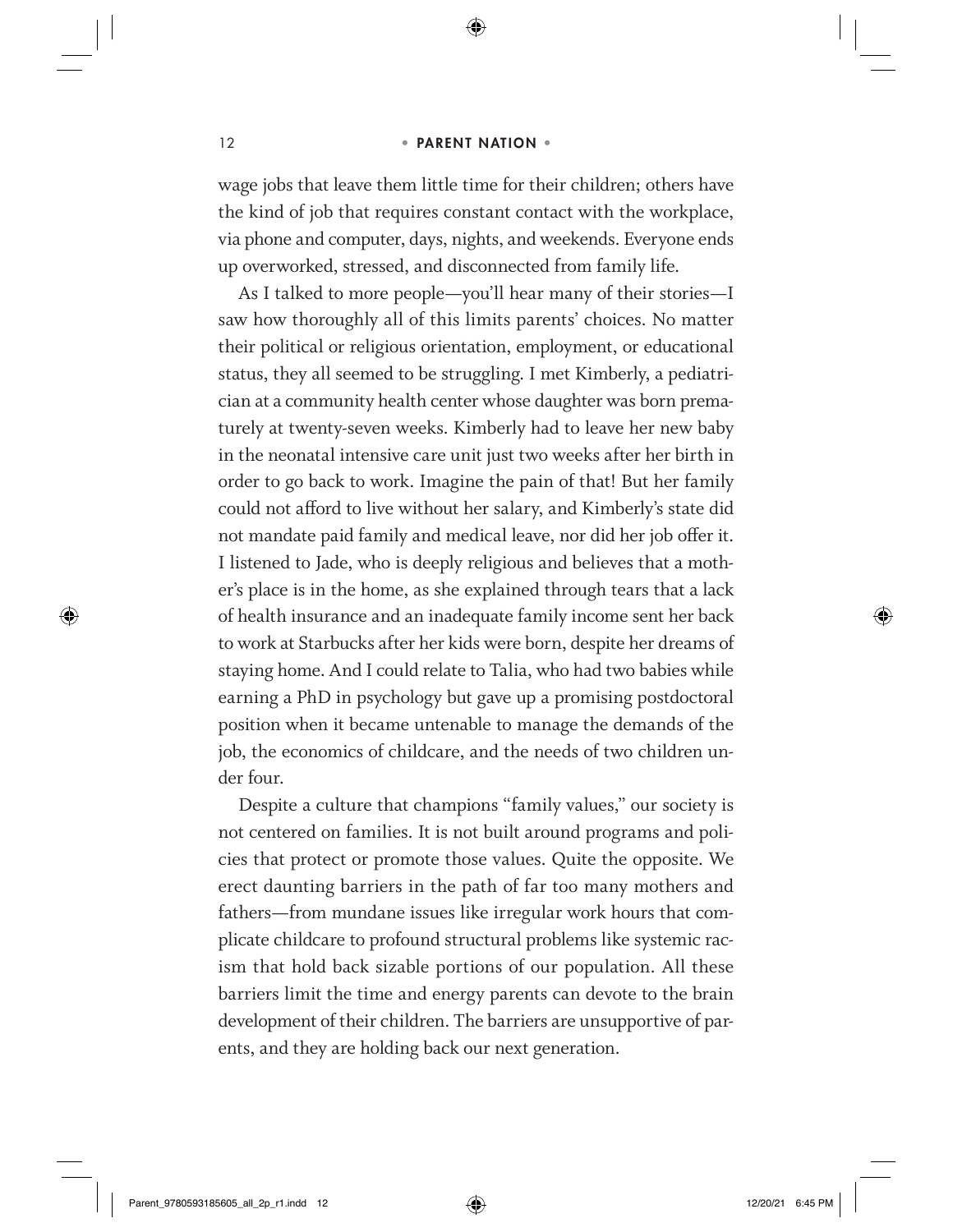⊕

There is an alarming disconnect between what we know about what children's brains need and what we have actually done to develop those brains. At the very moment when parents and children could most use help, and when that help would have an outsize influence on children's ultimate ability to learn and succeed by strengthening neural connections, society does nothing—or worse, makes things harder. When it comes to children, public attention and money have been focused on K–12 schooling. But supporting children only during these years means we have skipped over the earlier phase that is critical to laying the foundation for learning at the K–12 level. Our efforts come too late for many, who will have been left so far behind during that critical period that by the time they get to kindergarten, they may never be able to catch up. Even preschool for all, while important, is not early enough.

The first three years of life are when the brain is in its most rapid, most critical period of growth. Successful education is predicated on the ability to learn, and that ability is dependent on what happens long before a child sets foot in kindergarten or even preschool. During those early critical years, parents are left largely on their own. This is why, despite decades of effort, we have not moved the needle on educational outcomes or equity. In the OECD's 2018 international educational rankings, the United States ranks 38 out of 79 countries in math and 19 in science.<sup>14</sup> Among developed countries, ours is near the bottom of the pack. We are the richest country in the world, per capita, yet we have lost sight of what is required to give all children a strong start on the road to being productive adults.

## A Crystallizing Moment

I was already contemplating these deep- seated problems when the COVID-19 pandemic shut down the country in March of 2020. At the University of Chicago Medical Center, where I work, it was

⊕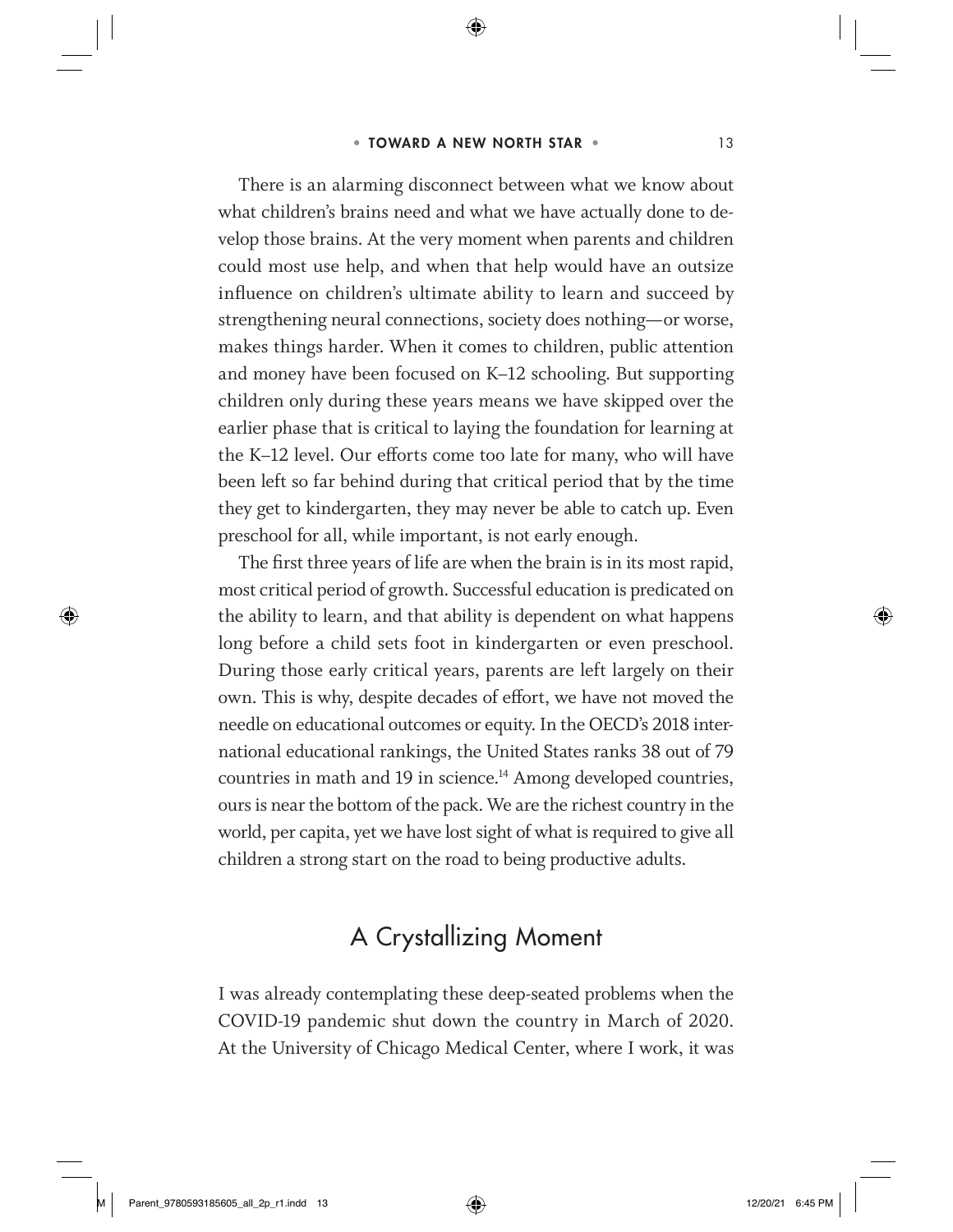⊕

all-hands-on-deck. I spent hours screening patients, talking to and corresponding with frightened people, noting their symptoms, and advising them on whether or not to go to the hospital. When I was on call as an ear, nose, and throat surgeon, my medical specialty meant I was working on the areas of the body— the nose and mouth—where the risk of transmitting the virus was highest. (The first doctor to die of COVID in China was an otolaryngologist like me.)<sup>15</sup> One difficult day I treated a man in his early forties who could not breathe on his own and needed a tracheotomy. Normally, that's a routine procedure to provide a surgical airway, but during COVID, it became a high-stakes procedure that required me to call in two chief residents to help. The medical side of the experience was exponentially harder than usual because of the anxiety and extra protocols COVID brought, but the human side of it was harrowing. As I stared at the man's thin, wasting body, I could see only hints of the strong construction worker he had been just a few weeks before. I knew his mother had already died from COVID-19 and that his wife was also sick and hospitalized in another unit. I had to wonder who was taking care of their young children and what would become of this family, which was being torn apart by this terrible disease.

And then, on April 21, more than a month into the pandemic, I got a text from Nelson, one-third of my operating room A-team.

Pls pray for Gary Rogers. He was intubated today.

I was so shocked I could barely breathe. Because of the pandemic, we weren't performing elective surgeries, so we hadn't seen each other in a few weeks. But Gary, tall and strong with a quick wit and quicker smile, had been a warm, steady, supremely capable part of my life for years. Both Gary and Nelson had been OR nurses at Comer Children's Hospital within the University of Chicago

⊕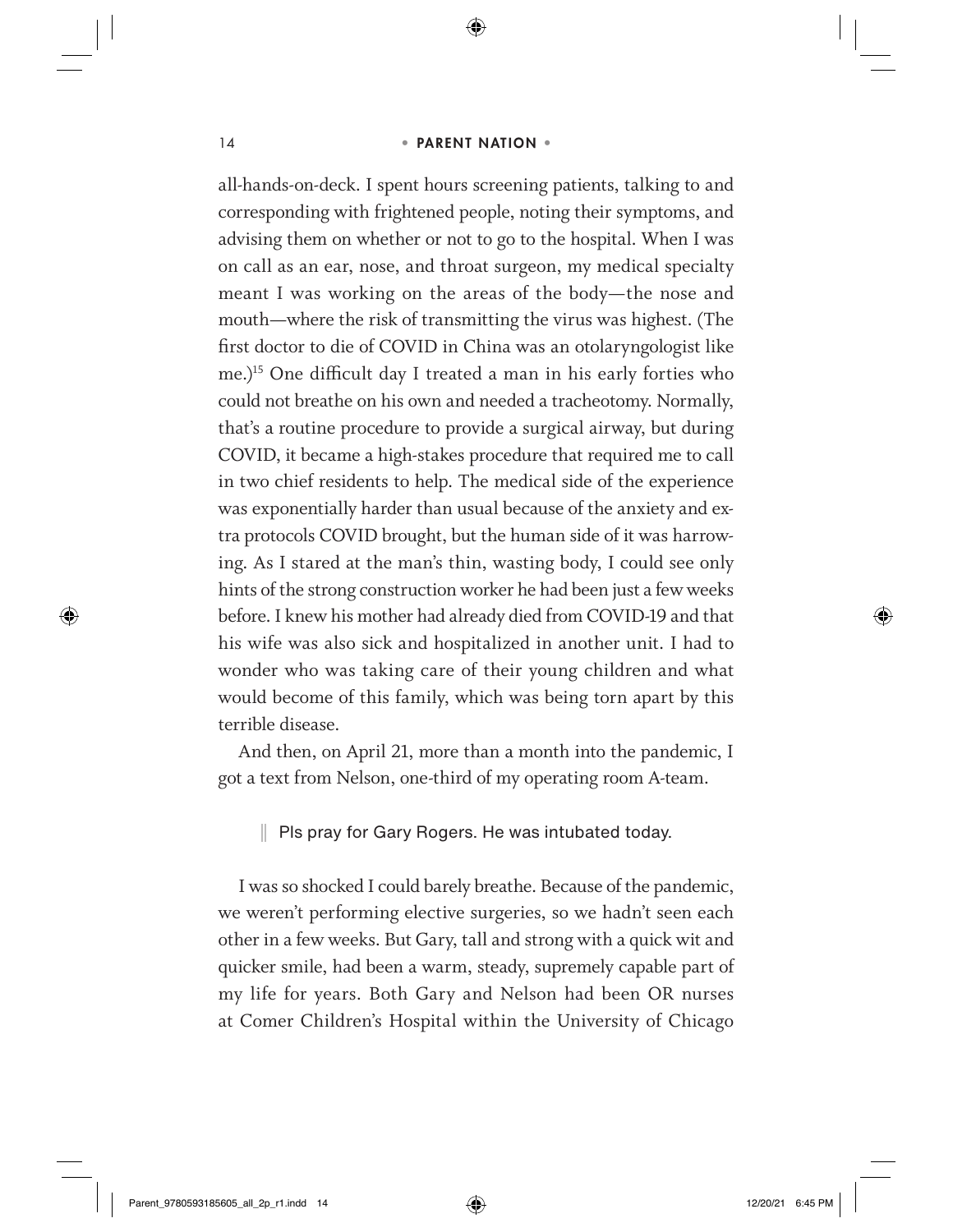⊕

Medical Center since it opened in 2005. It was while at his second job, caring for dialysis patients—work he took on to help his daughters pay for college—that Gary contracted COVID. As a fifty-eightyear-old Black man, he was in a demographic group that seemed to be at higher risk of serious illness. And I knew as well as anyone that at that point in the pandemic, as doctors were scrambling to understand how to treat this new disease, once someone required a ventilator, the prognosis wasn't promising. I feared Gary was going to die.

After more than a month in the intensive care unit and two weeks on a ventilator, Gary was left with generalized muscular atrophy and cardiomyopathy and had to spend several weeks in rehab before he was strong enough to go home—and ultimately to return to work. When we reunited in OR4 for our first cochlear implant surgery late in June, I was flooded with relief to have Gary, Nelson, and Robin (who had had a milder case of coronavirus) back together.

For a time, I took comfort in the thought that at least children were relatively immune to the virus. Alas, that was wishful thinking. Some did get sick (especially once the Delta variant of the virus arrived), many lost parents and loved ones, and nearly all suffered terribly from the loss of in- person schooling. The effects of the pandemic on children are still being calculated as I write. But within all the trauma and hardship of the pandemic, a sliver of positive news emerged. Even in the face of the extraordinary stresses the pandemic created—in many cases precisely because of those stresses many families reported spending more time together. That was certainly true for me. With my kids (now in high school and college) in the house all the time, we had more family dinners than we had had in years. Even for families who suffered job losses, the pandemic's social safety nets helped some to cushion the blow and allowed families to enjoy being together. In March 2020, Congress's first

⊕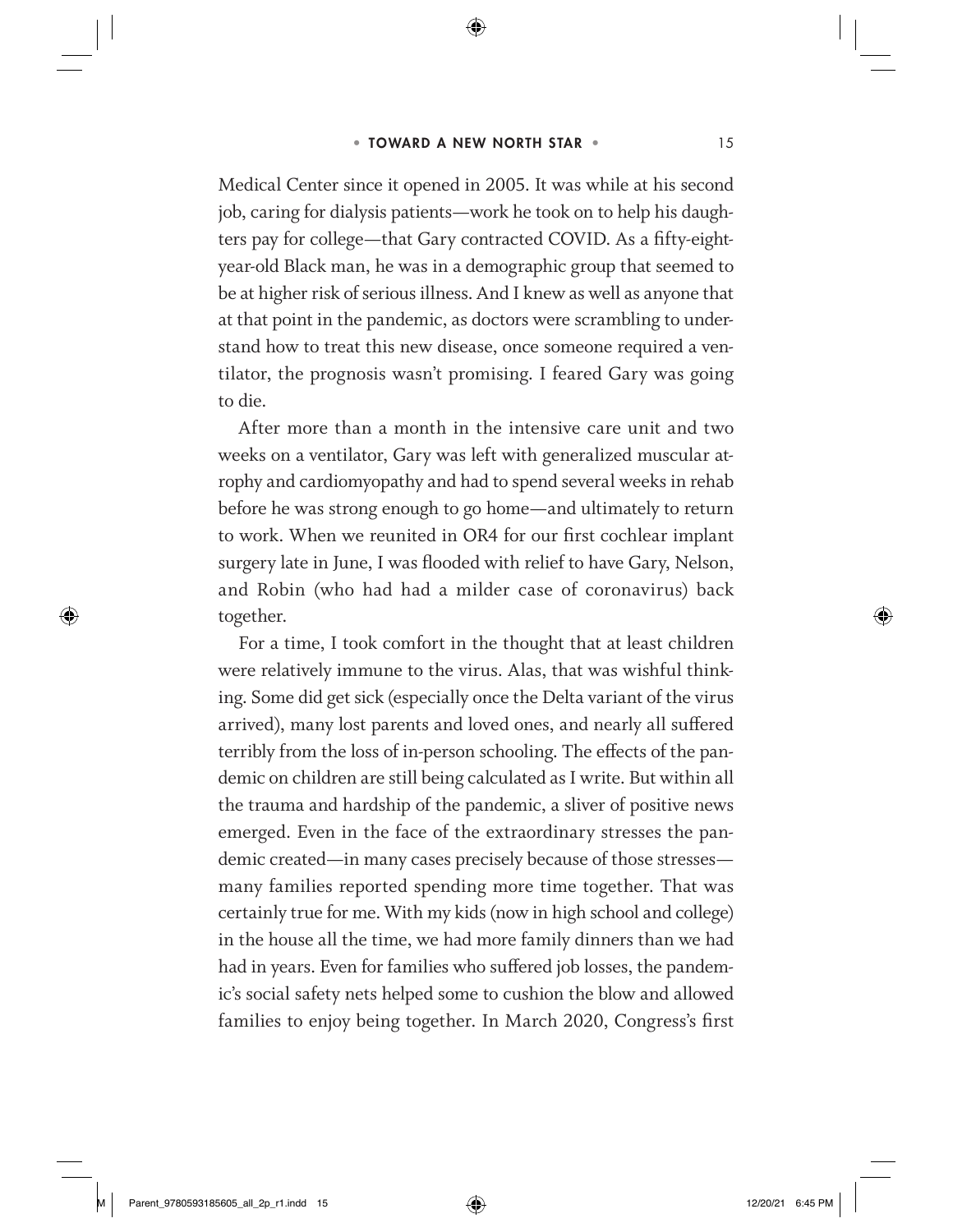⊕

relief bill, the \$2.2 trillion CARES Act, replaced lost income for many workers, even those without unemployment insurance. Several more relief bills followed. They included, among other things, more direct payments to families and increased child tax credits. According to a study of recipients of the first round of pandemic aid, many of those who got those checks reported more positive parent-child interactions than those who didn't get checks.<sup>16</sup> But here's the rub: Parents were able to engage in conversations with their kids, to be there for their children and nurture their young brain cells, because the world had just about come to a complete stop. That is not real life. And the family conversations sometimes came at the cost of paychecks and financial security. That is not tenable. Eventually, most of the parents who were working remotely would have to return to the office, at least part-time, and the parents who were out of work would find new jobs. They had to. What would happen to family time and parent-child interaction then?

We can no longer deny how thoroughly entangled our private family lives are with our economic lives. Parents cannot work if their children do not have a safe place to spend the day. In the pandemic, schools closed and our already inadequate childcare system all but disintegrated. Two-thirds of childcare centers were closed in April 2020 and one-third remained closed in April 2021.<sup>17</sup> Even the Federal Reserve began to worry that childcare might be the broken leg of the economic stool that would make it impossible for the country to right itself.<sup>18</sup>

Parents were left on their own. Anxious and exhausted, they were called on to manage every aspect of their children's lives— to be teachers, coaches, therapists, and camp counselors— all day every day for the better part of a year in many places, longer in others. Even among those who didn't lose their jobs, millions ended up quitting (mostly mothers) or cutting back on work hours (again mostly mothers).<sup>19</sup> Doing it all was unsustainable. The pandemic was like a

⊕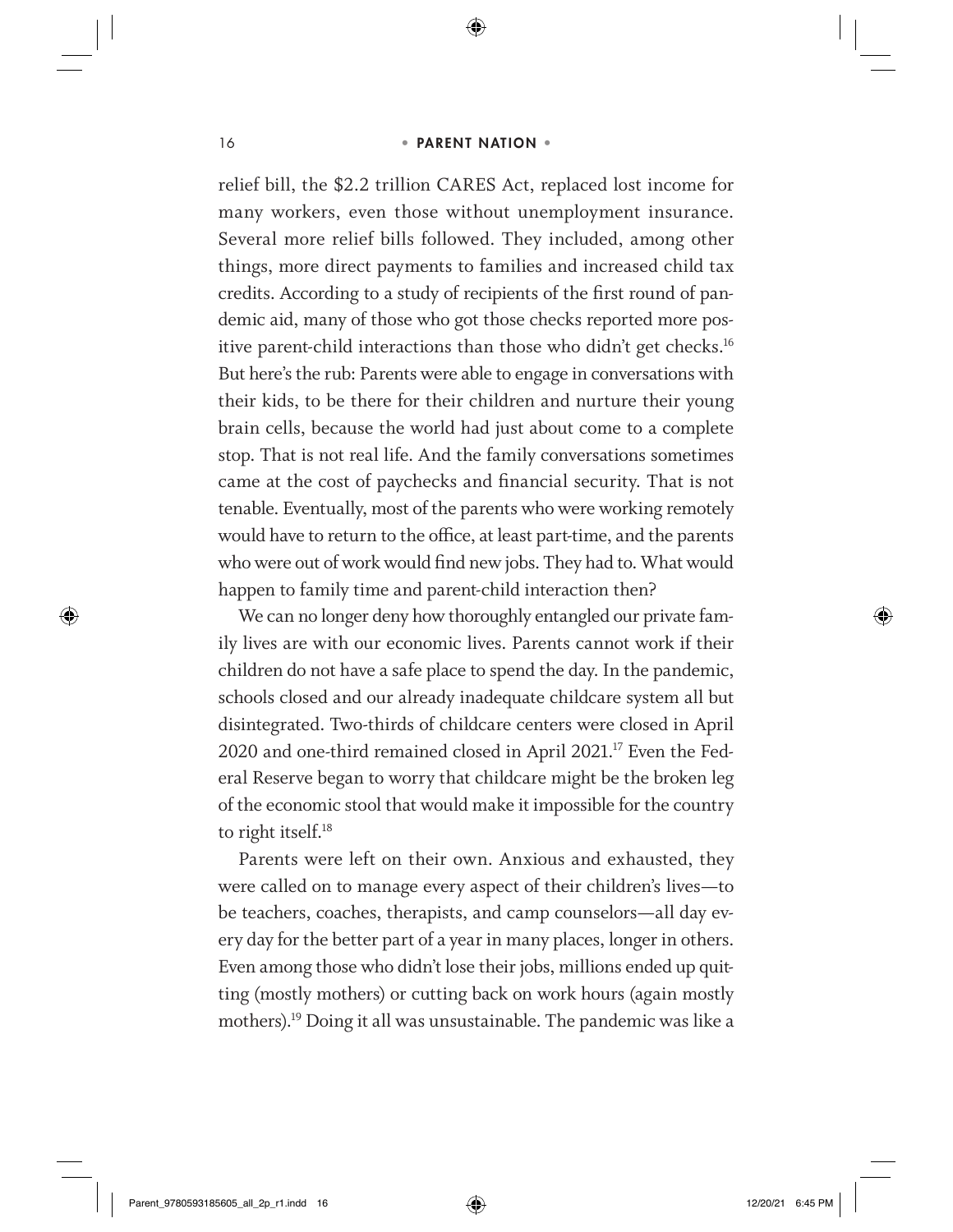⊕

powerful earthquake with lingering aftershocks that showed just how shaky our nation's infrastructure of support for parents and, therefore, for children really was.

COVID was a crystallizing moment for me. As I watched its effects reverberate through the long months of distancing and difficulty, I was reminded that extreme situations can be clarifying. They show you what works, they show you where the weaknesses are, they show you what really matters. You cannot push pause on the work in progress that is a child's brain. And the pandemic was a forceful reminder that no one is meant to parent entirely alone. It really was the worst-case scenario from OR4, as if the power had failed, there was no oxygen or light, *and* the A- team had left me. (Gary nearly did!)

The pandemic also made plain that our current approach to children and families is both shortsighted and expensive. There was already plenty of evidence of that before the pandemic if you looked for it. Not investing in early childhood is estimated to cost our country billions. There is a cost to children, a cost to parents, and a cost to society. Economist and Nobel Laureate James Heckman of the University of Chicago has calculated that investments in programs supporting children from birth to age five (even programs that are very expensive in the short term) deliver a 13 percent annual return to society through better education, health, social, and economic outcomes well into the adulthood of the children served.<sup>20</sup> A failure to invest, on the other hand, means society ends up losing money because, without the preemptive protection of strong early childhood development, it must ultimately spend more on such things as health care, remedial education, and the criminal justice system. In short: If we don't invest in children from the earliest days of their lives, we—and they—do not just lose out on reaping the rewards of that investment, we pay a severe penalty for our failure. Consider this: A much- cited report by ReadyNation found that the overall

⊕

 $\bigcirc$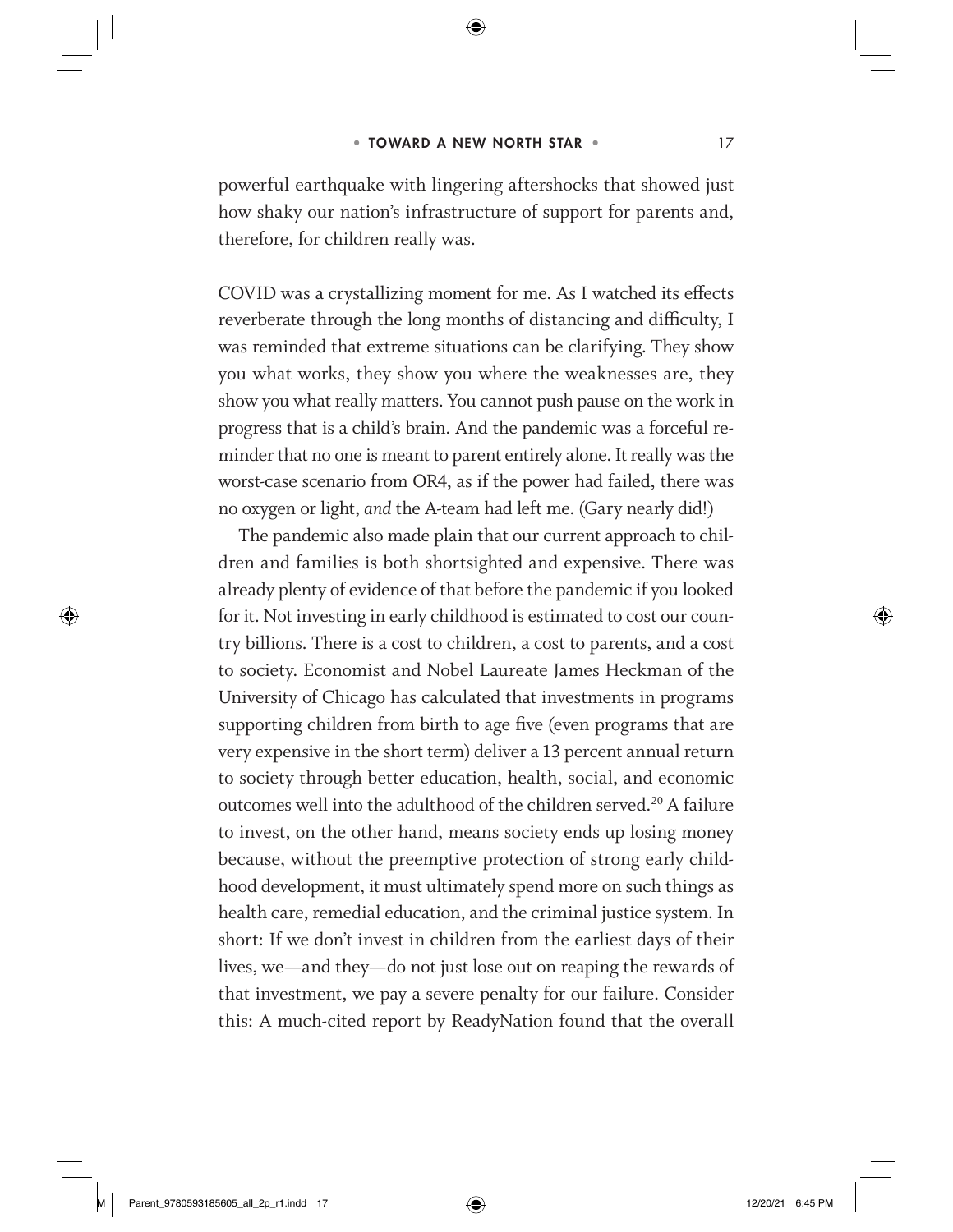⊕

cost to society of childcare issues is \$57 billion a year and that the direct cost to employers is \$12.7 billion. It has also been estimated that if American women stayed in the workforce at a rate similar to Norway's, which has government- subsidized childcare, the United States could add \$1.6 trillion to the GDP.<sup>21</sup> Parents cannot work if there is no one to care for their children.

## The Myth of Going It Alone

How did we get to this wholly untenable situation, where each parent stands alone on the dark riverbank? Where the dangerous currents and inadequate boats of my dream are made manifest in the hard realities of daily life? Where each parent's shoulders sag under the weight of the load? Somehow the centrifugal force of our societal choices flings children and parents to the outer reaches of our priorities instead of putting them at the center.

A string of deliberate political decisions, sins of omission and unintended consequences are to blame. But one consistent theme runs through the choices we have made as a society: the mythic idea of American individualism. The roots of this idea reach to the nation's founding, to the colonial settlers and western pioneers who *had* to go it alone. Tough and independent, they made their own way because there was no alternative. We have been celebrating them ever since, even though our circumstances today are very different. Individualism perpetuates going it alone as a virtuous ideal. Expecting societal help is seen as a form of weakness, an admission of failure. And since the ideal of individualism is bound up with our ideas about the sanctity of our right to make our own decisions about our families and how we want to parent, such support is deemed inimical to liberty and freedom. At least that is how the story goes.

A key element of such thinking is the concept of parental "choice," which has been held up as sacrosanct, as the source of all parental

⊕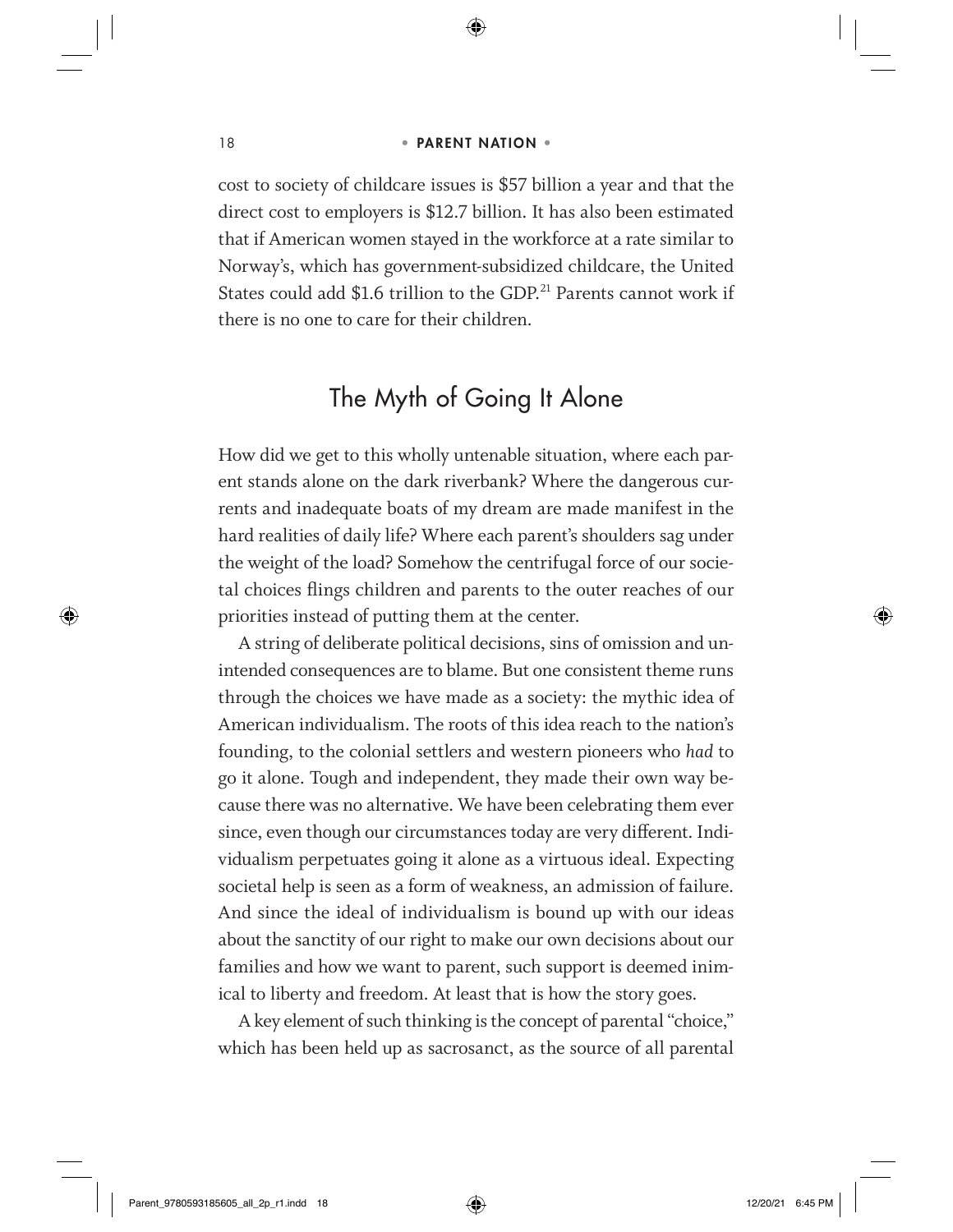⊕

authority. Anything else is considered un- American. The result has been to convince parents that they should be able to shoulder the enormous responsibility of early childhood care, development, and education on their own without formal support. Indeed, they should *want* to do so, should see it as a manifestation of their freedom to make decisions about their family life without interference.

As parents, we (especially moms) have internalized this propaganda. Burdened by guilt, most are managing a delicate balancing act, struggling to make it work, yet forever feeling inadequate, unable to live up to the ideal we imagine we should achieve. Occasionally, we get glimpses of an alternate universe when one of our own escapes the madhouse of the United States to another, saner country and finds that it really doesn't have to be this way. The popularity of *Perfect Madness* by Judith Warner and *Bringing Up Bébé* by Pamela Druckerman, both bestselling books that note the ample state-financed resources for parenting in France, reveals a desire for things to be different. And they could be.

In many other countries, support for family and parenting is increasingly recognized as an important part of social policies and investment packages aimed at reducing poverty, decreasing inequality, and promoting positive parental and child well-being. UNICEF is advocating for at least six months' paid leave for all parents, safe and comfortable public and workplace locations for women to breastfeed, and universal access to quality, affordable childcare from birth to the first day of first grade.<sup>22</sup> But here in the United States, we seem to have bought into the status quo idea. That, and perhaps our personal sense of failure as parents, keeps us from demanding more support from society. We are convinced we should be able to do this on our own and feel guilty about asking for help. I see this among my fellow physicians, my patients and friends, and the TMW families. I see it on the left and on the right, among the affluent and the poor. Few are spared.

In reality, choice and individualism for parents are myths—

⊕

 $\bigcirc$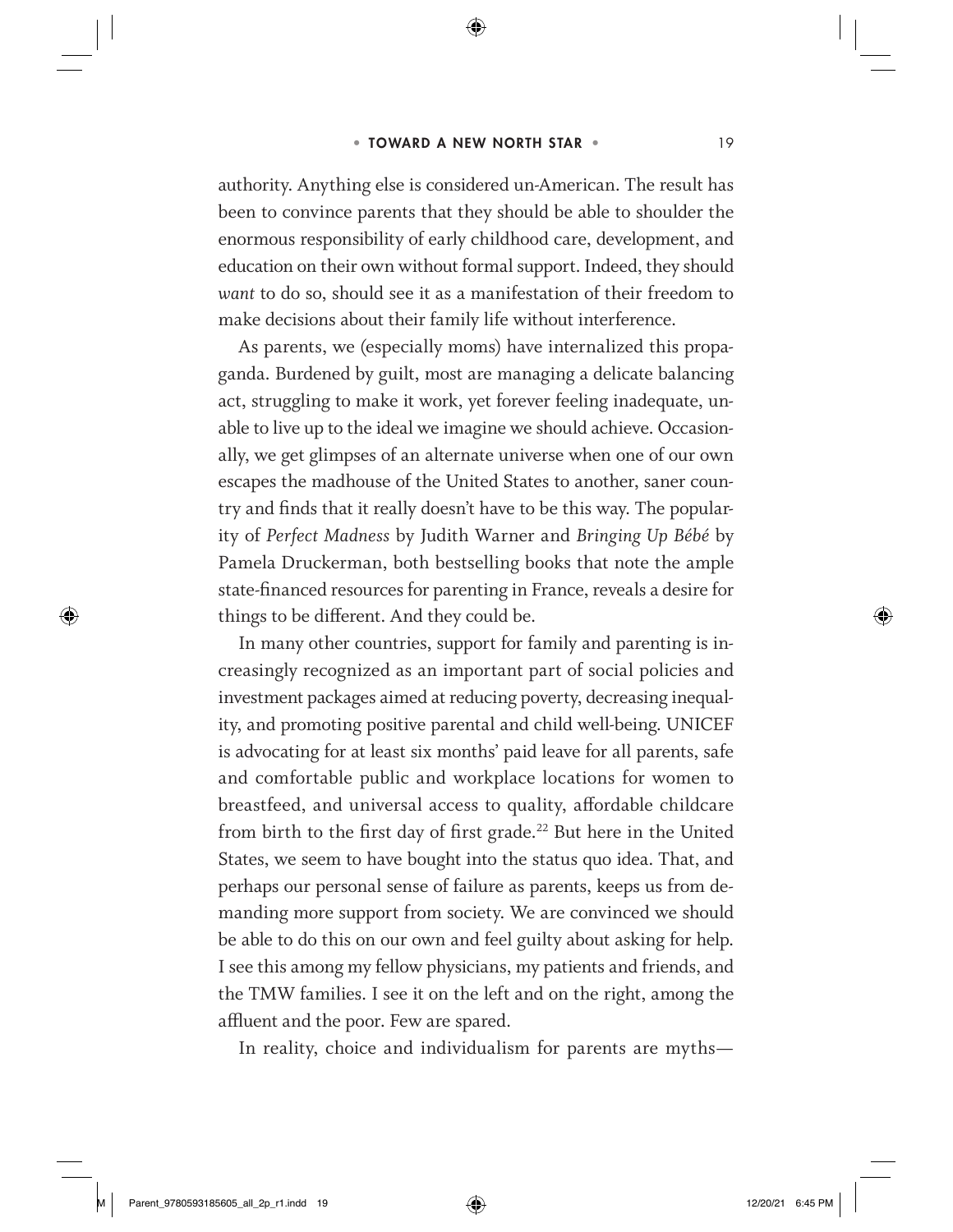⊕

convenient for those who wish to abdicate responsibility for offering support, horribly inconvenient for those who buy into the myth and suffer as a result. "Individualism" in parenting is more fantasy than reality, and "choice" borders on being an outright falsehood, implying as it does the availability of multiple options. In truth, most parents have few options and therefore not much to choose from, so how can we call that "freedom of choice"? Without support, there is no such thing as true choice. And you know what? In real life, except in a pandemic, almost no one actually parents alone. The reason the proverb "It takes a village" resonates is because it is true. Caring for children with zero help or community support is practically unheard of. There have always been grandparents, and aunts and uncles, and older siblings. There have always been neighbors and friends. There have always been other parents. Even pioneers circled the wagons to keep each other safe. We have offered each other advice, babysitting, moral support, and commiseration. We have been in it together. But valuable though they are, these private sources of support are not enough. Support systems are wonderful, but publicly financed and society-wide supportive systems are critical. We need more, and we should expect more, of our society.

## Our Guiding Stars

Today we are in the midst of a public health crisis— one that goes far beyond the pandemic and will long outlast it unless we do something about it. Unlike COVID-19, it's a problem for which there is no vaccine. The lifelong impacts of early brain development are an invisible fault line running through society, magnifying and threatening to make permanent the disheartening inequities we see in our world. Multiple interwoven power structures, of economics, class,

⊕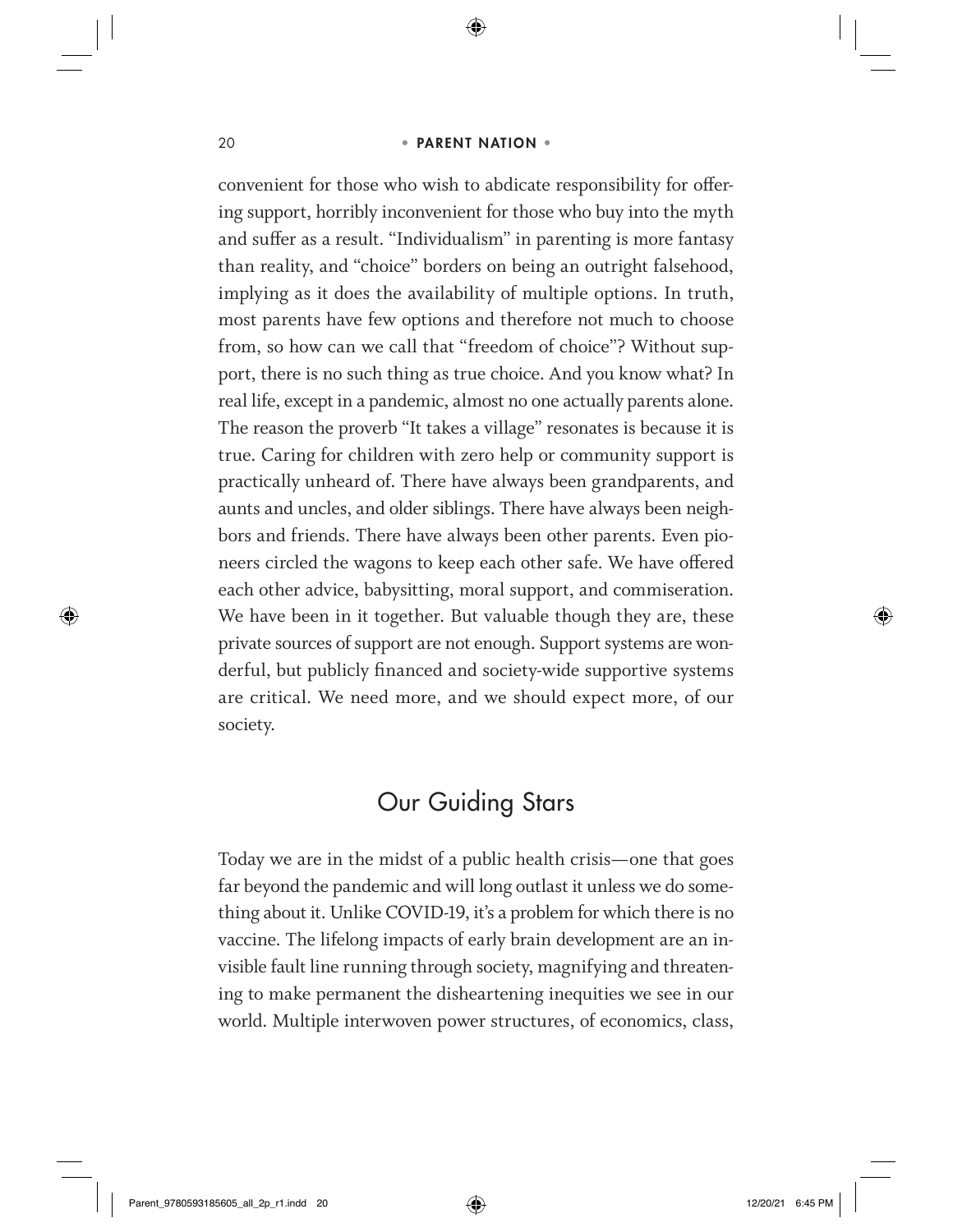and race, ignore or actively undermine the ability of millions of parents to provide the stimulating, language-rich early learning environments they so desperately want their children to have.

In other words, the disparities that plague our nation begin far earlier in a child's life than most people realize. We are suffering from an invisible epidemic in the form of unequal opportunities for the early brain development that all children need to achieve their innate promise.

Sometimes the enormity of this crisis, the same one that pulled me from the operating room, is overwhelming. I once again feel as I did in my old dream, that I am standing on the dark riverbank. That we all are. But I'm also reminded of the words of Dr. Martin Luther King Jr. in the midst of the battle over civil rights that gripped this country in the 1960s: "Only when it is dark enough can you see the stars."<sup>23</sup> And I do see. I see with clarity two separate but inextricably intertwined ideas that allow us to move forward.

First, science gives us a road map. Just as it tells us what to prioritize individually as parents, it can show us where to go societally as well. It can lay out the coordinates that will lead us toward healthy brain development for all children. That goal, laying the foundation for optimal brain development, should be our constant guide. It will keep us focused on where we want to go as we set out to transform our society into one that makes its future citizens its focal point.

The science of brain development tells us to begin when learning begins, not on the first day of school but on the first day of life. Even in the womb, babies learn to recognize their parents' voices. 24 Timing is everything. Neuroplasticity, the brain's incredible ability to organize itself by forming new neural connections throughout life, is at its peak between birth and the age of three. Brain circuits are a use-it-or-lose-it proposition. While our brains remain plastic throughout our lives, they will never be more so than in the magical and essential early years.25 To capitalize on this time, the all-

⊕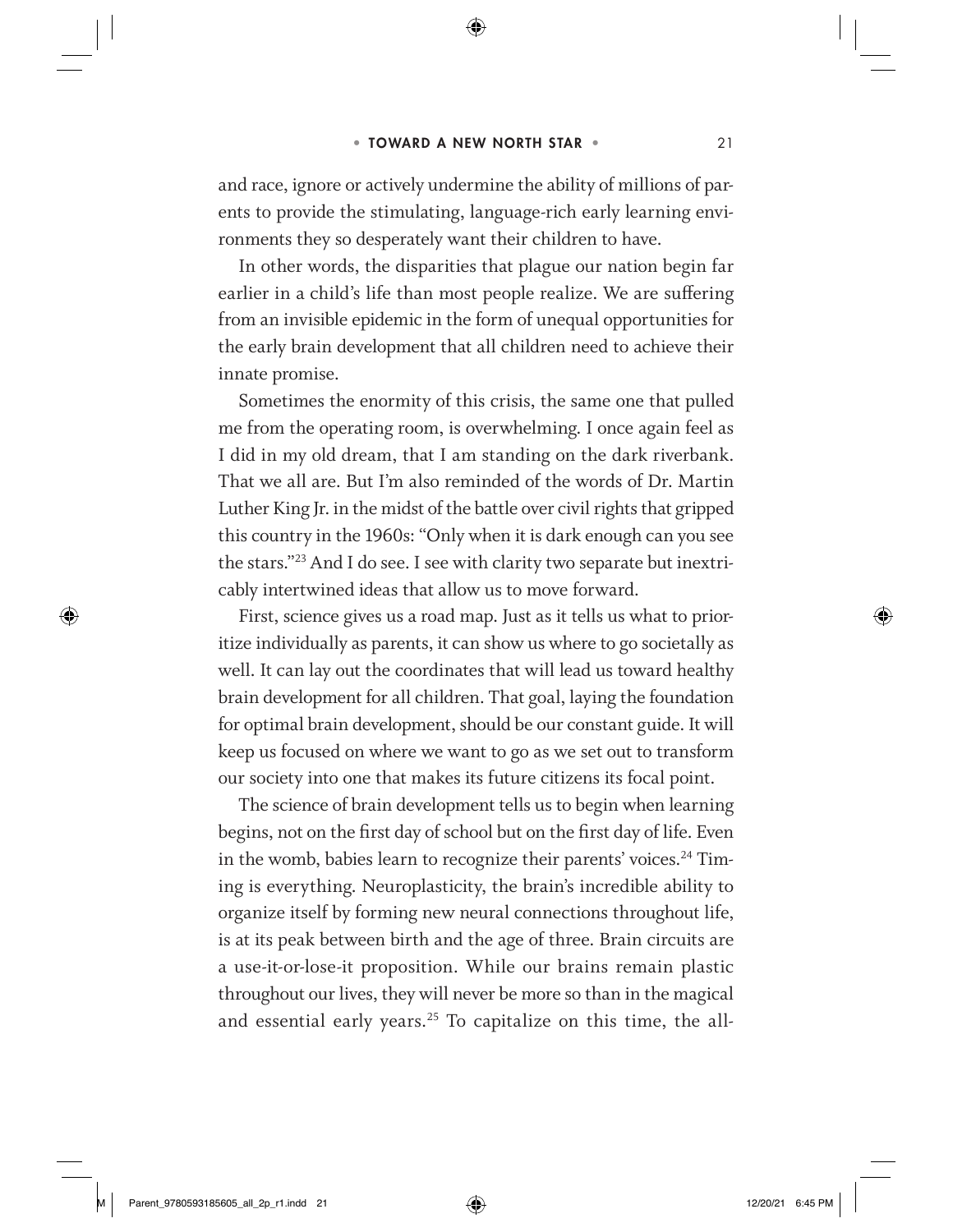⊕

important first step is rich conversation. It is often called serveand-return, the back-and-forth of parents interacting with their children. Talking, smiling, pointing, responding— that nurturing interaction is powerful enough to help children move forward and develop two critical sets of skills that will allow them to succeed in school and in life. It delivers cognitive skills, the kind found on intelligence and aptitude tests: reading and writing, numeracy, pattern recognition. And it builds noncognitive, or "soft," skills like grit and resilience. In other words, nurturing interaction builds the whole brain.<sup>26</sup>

Neuroscience shows us that environment matters, too. Stable, calm environments foster socioemotional skills and executive function; disruptive environments impede their development.<sup>27</sup> Our society robs too many families of the opportunity to provide healthy environments. Illness. Poverty. Homelessness. These afflictions and others can trigger instability, and the resulting toxic stress becomes a risk factor endangering healthy brain development. When the ultimate development of a child is hampered, we all lose. Our future society will be made up of the children being reared today; therefore society should be helping to lay the foundation for optimal development of all its children.

If the science of the brain is our road map, it is parents who do the steering. That is the second critical point. Parents are the captains of their families' ships, manning the helm. But every captain needs a crew. It is time to reject the myth of individualism as justification for failing to provide societal support. That makes about as much sense as my walking into OR4 without my A-team. Having that A- team there does not diminish my control of the room. When parents hand me their child at the red line, they know exactly who is holding the scalpel. They are also glad to know that I have backup. Working together with me at the helm, my team and I get the job done. Having backup doesn't make me any less a surgeon, just as

⊕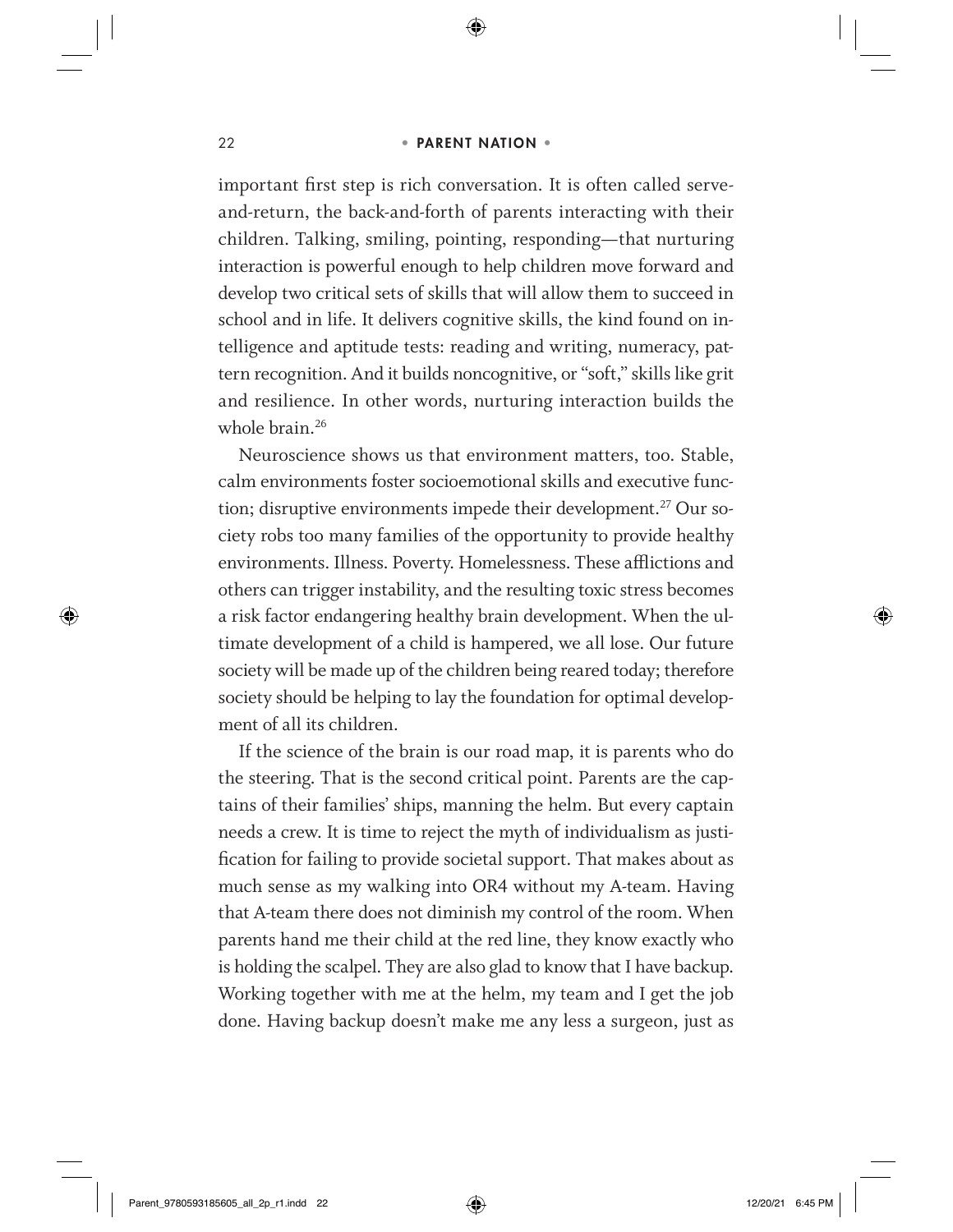⊕

living in a society with family-friendly supports doesn't make a mom or dad any less a parent or any less in charge. Parents need true choice. They need authority *and* backup.

### Building a Parent Nation

That's why this book about the importance of foundational brain development is called *Parent Nation*. Parents are the guardians of our future well-being. They should be recognized as the guardians of our present as well. Mothers and fathers are ordinary people not one is endowed with superpowers—yet they accomplish something extraordinary when they raise children successfully. Parents are the architects of their children's brains and thus also the architects of society'*s* future. It is only when we create a movement to support parents on their journey that we as a society can support the needs of early childhood. Loving mothers and fathers do not need a PhD or expensive gadgets to do an excellent job at supporting early brain development and building our future citizens. They need easily acquired, basic knowledge about how best to foster critical neural connections. They need time with their children to nurture those connections. They need high-quality childcare that complements their efforts. They need to be able to provide children with stress- free homes. And they need support for this formative endeavor from employers, from communities, and from policy makers—that's who I mean by "society."

When I wrote my first book, I thought that just knowing and understanding, and having others know and understand, the powerful brain science would be enough to bring about meaningful change. I was wrong. Real, essential change will occur only when there is a concerted, collective, national effort to bring it about. What we need is to recognize that we can lighten the parenting load

⊕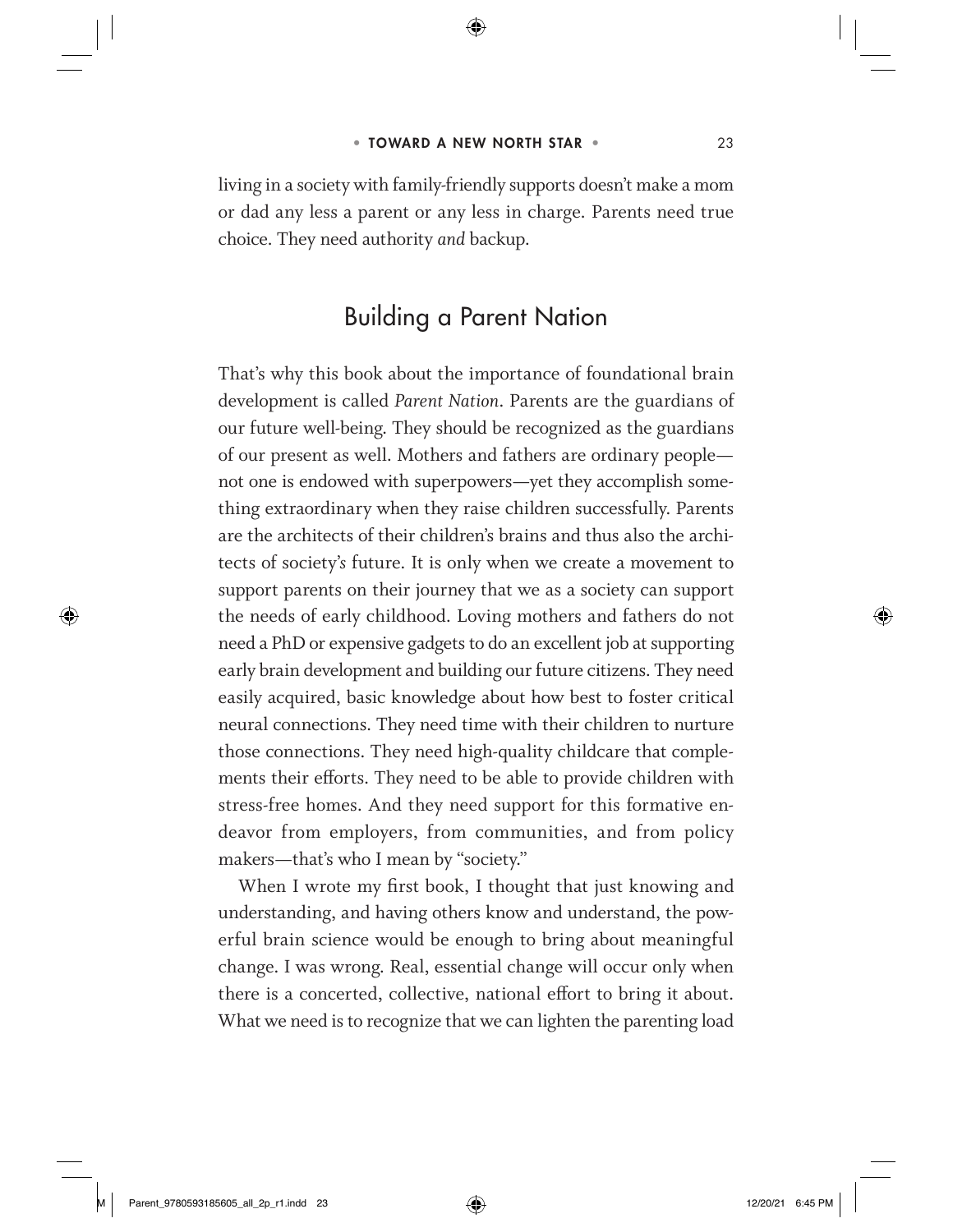⊕

by sharing it, by demanding what we require, and by asking society to help. What we need is to see the power in coming together as parents and as a nation to help all children. What we need is to put children's brain development at the heart of our thinking and planning.

By giving children the opportunity to achieve whatever their natural gifts allow, we fulfill the promise of their promise. Everything we do that affects families must begin there. In essence, we must reverse the spin and set up a society that pushes our focus inward, to the children— and their caregivers— at the center. We need to change the way society views an entire segment of the population: parents. Not just low-income parents. All parents. And in turn we need to change the way parents view themselves and elevate their expectations of support.

But how do we do it? By lifting our voices as one. There are tens of millions of us. Together, we can fight for our needs and our children's needs— for high- quality childcare, paid family leave, a child allowance. We can fight to address childhood poverty. We can demand that prenatal and pediatric care be holistic and include information about brain development. We can call on employers to institute family-friendly policies that are also good for their bottom line. If we form a coalition of parents, we can work together for the changes we need.

To create fundamental change, to ameliorate society's most entrenched problems, we must help all Americans to see that healthy brain development should be the North Star that guides us to a more productive, just, and equitable society. Addressing the issues of children and, therefore, their families doesn't help only those individuals; it is a necessary piece of addressing civil rights, gender equality, and the strength of our economy. So far, we have failed to see it that way. The ramifications of that critical failure are becoming more impossible to ignore with each passing day and were brought into the highest relief during the pandemic.

⊕

 $\bigcirc$